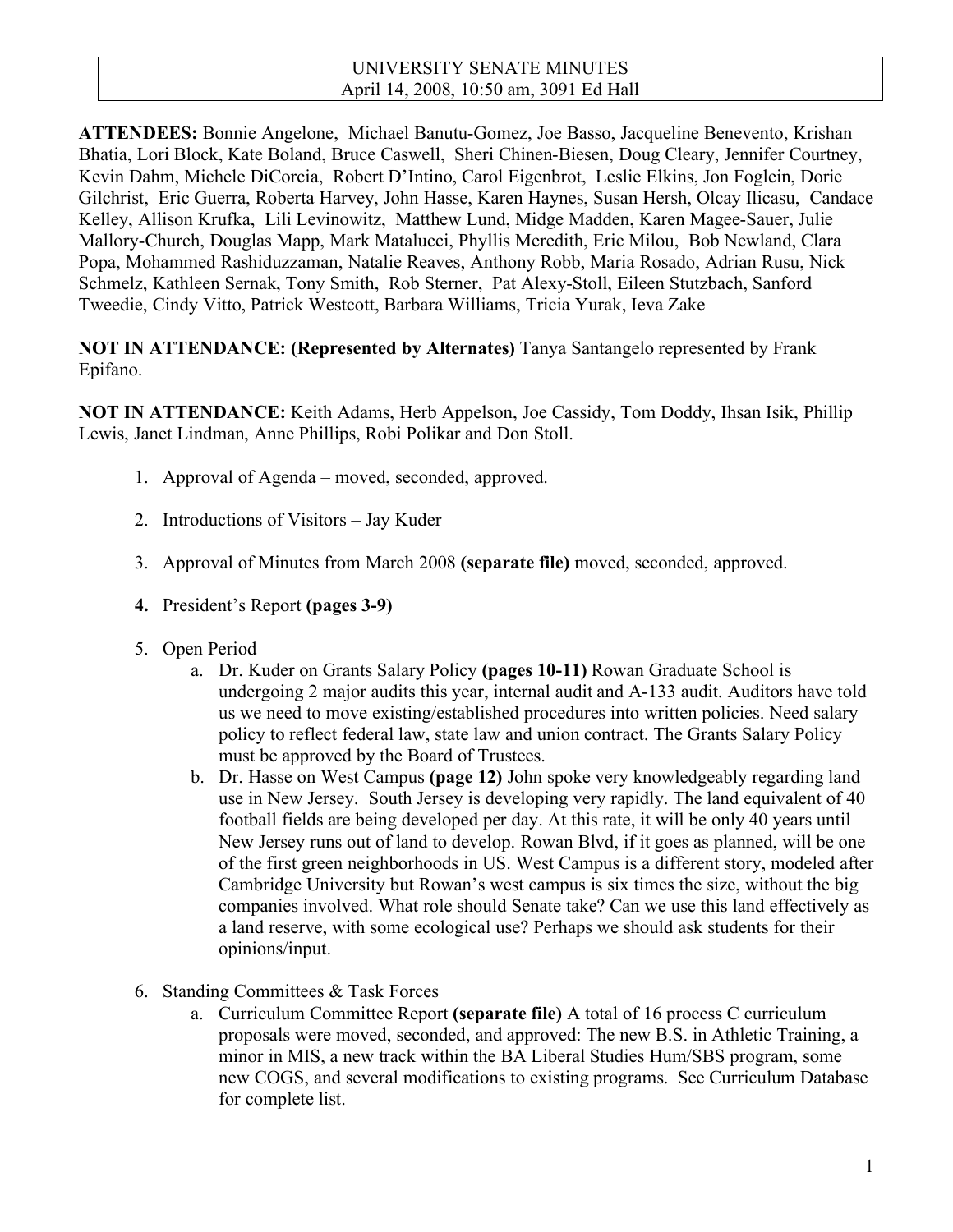- b. Academic Policies and Procedures
	- i. Background **(page 13)** AP&P has created a modified version of a 1998 proposed policy. New modified version clarifies both the policies and procedures, involves the Office of judicial Affairs.
		- 1. Attendance Policy Resolution **(page 14)** first reading
		- 2. Classroom behavior policy resolution **(pages 15-17)** first reading
- c. Recruitment, Admissions, And Retention
	- i. Resolution Concerning Freshman Enrollment Increases **(page 18)** first reading, with note that the proposed increase of enrollment by 100 new students per year for five years beginning Fall 2007 has not happened yet for Fall 2008.
- d. Academic Integrity Task Force (separate file) Barbara Williams presented a form to be used as a way of tracking minor violations. A review board would handle more serious violations or repeated violations. First reading.
- 7. Other Resolutions
	- a. Turnitin.com resolution (Matt Lund) **(page 19)** first reading. Use of Turnitin by faculty is voluntary but if faculty member chooses to use Turnitin then 5 steps are proposed as well as a suggested statement for the syllabus with the opt out option.
	- b. Commuter Rail resolution (John Hasse) **(page 20)** first reading. Resolution to strongly support the NJ-3 route for Conrail tracks which would pass through Rowan campus and to recommend that the University administration make a similar endorsement and actively engage in promoting the benefits of selecting the NJ-3 route.
- 8. Old Business
	- a. Academic Policies and Procedures
		- i. Resolution to Add Professor's Signature to "Prerequisite Waiver" Form **(pages 21-22)** due for a final vote but motion was made to table this until the May meeting.
- 9. New Business
- 10. Adjournment motion made and passed.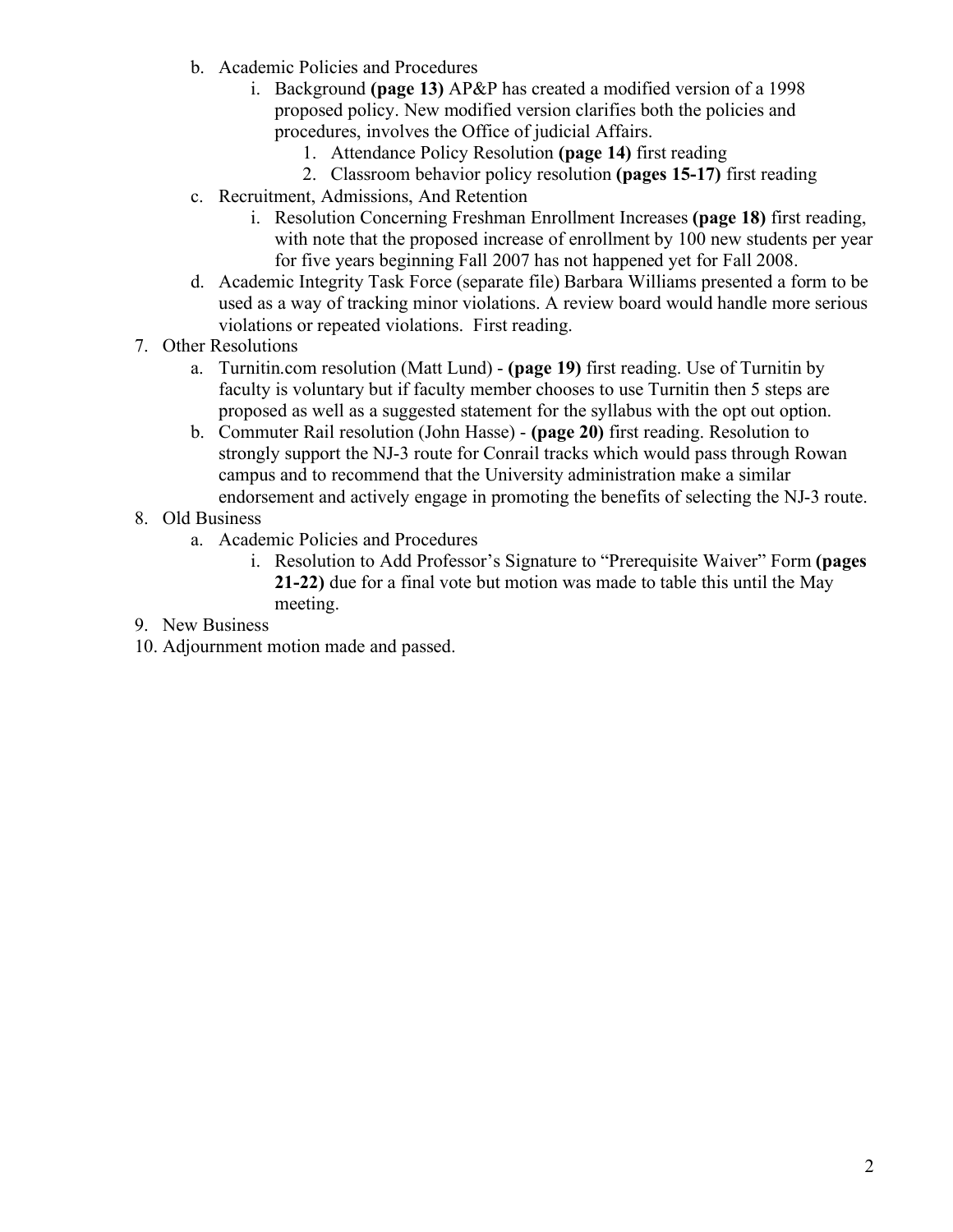- 1. Rooms, Furniture, & Scheduling Update
	- a. Open Period remains on Mondays at 10:50am, after lengthy discussion with President Farish
	- b. Enrollment Cap vs. Room Cap Enrollment caps are set by departments. Room caps are set by facilities. No one can violate the room cap due to fire codes. Because Banner doesn't indicate room caps currently, the normal sign-in process has been stopped. Now faculty must contact the Registrar's Office to increase enrollment cap only up to the room cap, never to exceed it.
- 2. Graduate School Model **(page 4)** model by provost.
	- a. Open forum to be held scheduled for May  $5<sup>th</sup>$  from 2-4 PM to discuss proposal.
- 3. Summer School Proposal **(pages 5-6)** union has not passed it yet. The salary cap of 20% of yearly salary could be a problem for lower salaried instructors.
	- c. Discount on tuition for summer 2008
	- d. Undergraduate tuition \$262/credit down from \$282/credit, Fees \$88/credit down from \$118.50 per credit.
	- e. Graduate tuition \$562/credit, Fees \$88/credit also a decrease. See page 2/3.
- 4. Alternative Period for Faculty Workload Agreement **(page 7-8)** has been passed by union. Now in effect. Is voluntary. Can spread out workload to include summer but not with the intent to skip a fall or spring semester. Exactly how this effects 12-month faculty must still be clarified. This will not affect overload.
- 5. Camden Campus Provost Task Force **(page 9)** Tyrone McCombs, is Interim Assistant Provost, currently overseeing the Camden Campus.
- 6. Senate Constitution Revision Vote (Next step is the BoT)
	- a. Voted Yes 376........62.4%
	- b. Voted No 11.............1.8%
	- c. Blank "Ballot" 2.......0.3%
	- d. Did not vote 214.....35.5%
	- e. TOTAL 603...........100.0%
- 7. Provost Task Forces to Examine the Development of New Interdisciplinary Degrees

a. Interdisciplinary Bachelor Degree in Hospitality Management, Hotel and Restaurant Management, Tourism and Hospitality

- b. Architecture Degree
- c. Interdisciplinary degree in System Engineering/Engineering Management/Industrial Engineering/Information Engineering/Financial Engineering
- d. Pharmacy School
- e. Allied health programs (Nursing, Holistic health, Music Therapy, Health-Care Management)
- f. MFA in Comm. Arts
- 8. Provost Fellow no candidates have applied for 08-09
- 9. 2008-09 Senate Executive Committee Selection is May  $20<sup>th</sup>$  at 9am
- 10. Senate  $40^{th}$  anniversary celebration is May  $20^{th}$  at 11am (RSVP to Linda Daley at daley@rowan.edu)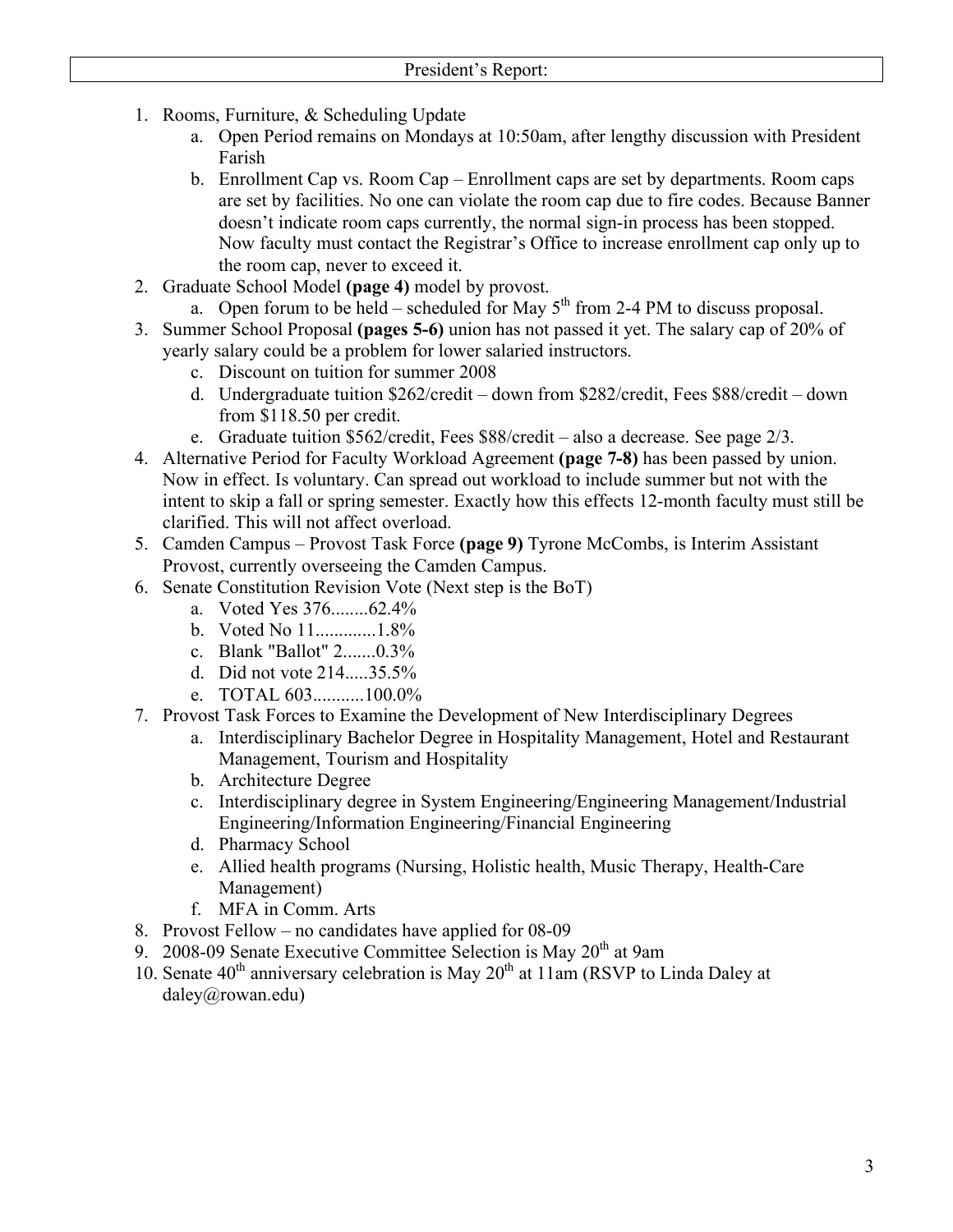# **Operations**

- Maintain the current operations of the Graduate School with the current level of support staff
- ∑ Establish Graduate Council consisting of one representative from each college to:
	- a. Formulate policies, and suggest new curricula/degrees
	- b. Represent the graduate education of each college
	- c. Oversee graduate program reviews
- The Graduate Council representative for each College should be elected by the faculty AND be approved by the Dean of that College.
- Create a position of Director of Graduate School who will report to the Provost Office, with a close collaboration with the Dean of CPCE

# **Δ –phase revenue sharing**

- ∑ During the Δ-Phase and the Self-Funded Phase, the revenue split will be determined based on the overall college MGFTE production, rather than at individual department/program level. This will allow for more flexibility in cases of enrollment volatility at the department/program levels.
- The baseline Fall08 SCH (or FTE) production for each college will be established based on recent data by the deans, the Graduate Council members, and the Provost.
- ∑ During the ∆-phase, the deans can negotiate to borrow (or to loan) certain number of SCH from (to) each other to provide cushion for possible drop in SCH below their baseline numbers.
- Only the  $\Delta$  is split. The base amount of just under \$3.2 million per semester will be paid to the General Fund.
	- o Provost 5% Investment in new program development
	- o Graduate School 10% Supplement and enhance graduate assistantships
	- o Dean 10% Invest in new programs and faculty/staff development
	- o Department 33% Instructional expenses, faculty development, new programs
	- o CPCE 27% Pay-off debt to the University, marketing, and other administration expenses
	- o General Fund 15% To recover the staff salary and operating expenses

# **Self-funded phase (revenue must double current level of 3.2 million)**

- ∑ General Fund 50% No more contribution for graduate assistantships. No more contribution for the staff salary of the Graduate School
- ∑ Academic 50%
	- o CPCE 13.5% staff salary and marketing
	- o Departments 16.5% Instructional expenses, faculty development, new programs
	- o Deans 5% Invest in new programs and faculty/staff development
	- o Provost 5% Investment in new program development
	- o Graduate School 10% Graduate Assistantship support

Those departments that only serve graduate education will continue to do so. The University (G.F.) will continue providing the faculty/staff lines commensurate with their enrollment, and scholarly/research productivity.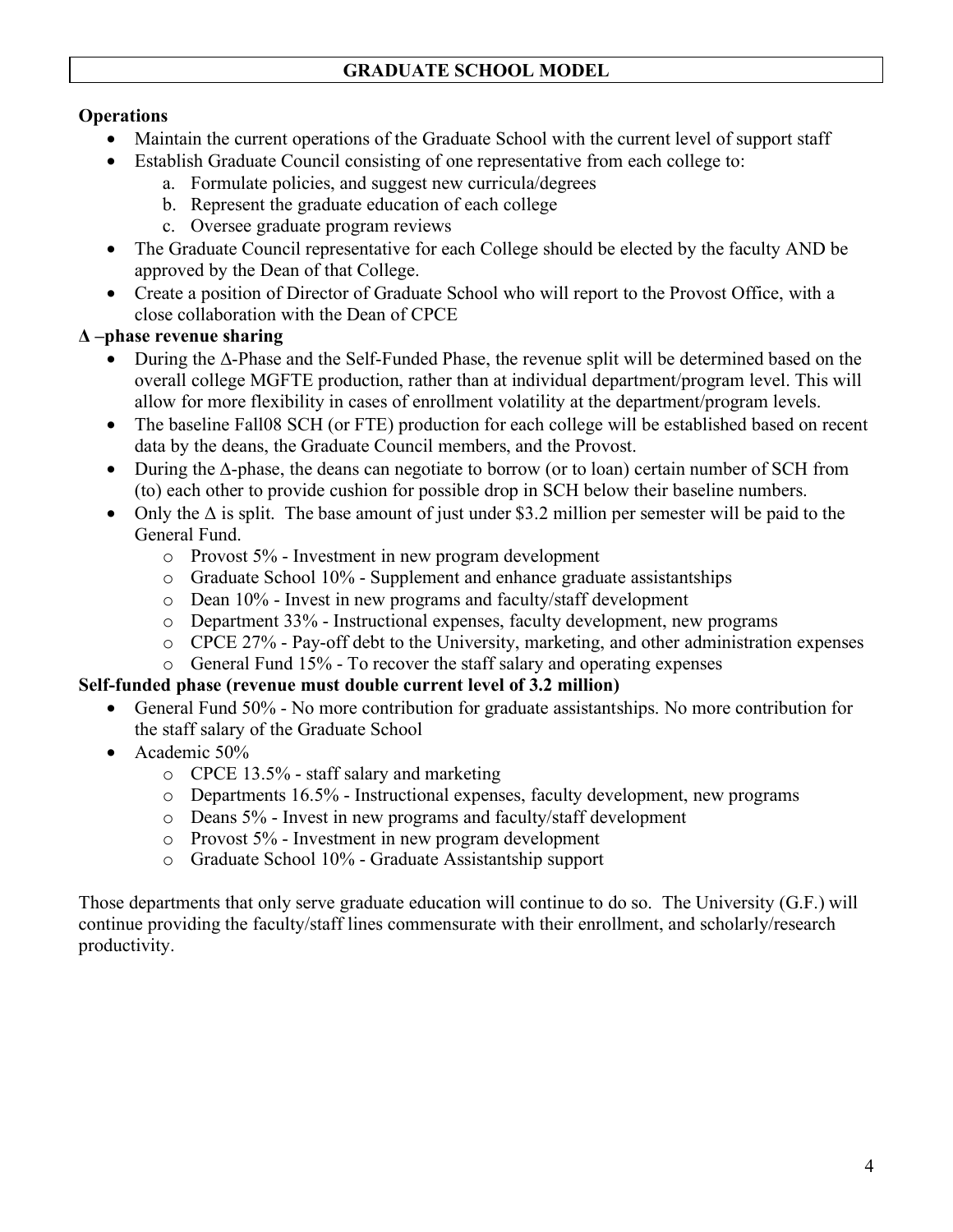### **Summer School Model**

The University and the Union agree that the Campus is severely underutilized during the summer. Further we agree that we need to make the Summer School a partnership between the departments/faculty and the University by sharing the tuition revenue equally. In order to ensure the integrity of the process, we agree to the following policies and procedures which include adherence to the revised Summer Load Assignment (C-80) and the revised Summer and Overload (Distribution of) (C190).

- 1. Summer Assignments shall be voluntary and consistent with the normal university procedures. Summer session assignments shall be distributed on an equitable basis.
- 2. Complete flexibility in delivery mode and the length of sessions (term) including but not limited to: on-line, hybrid or face-to-face. Three, four, five, six, eight or 16 week sessions may be considered by the departments.
- 3. The revenue split will be as follows:
	- a. All the fees will go into the General Fund (G.F.)
	- b. Net Tuition revenue will be distributed as follows:
		- i. Up to \$7M: 50% to G.F., 40% to Depts.
		- ii. Over \$7M: 45% to G.F., 45% to Depts.
		- iii. 5% to Provost for academic investment
		- iv. 5% to CPCE for staff salary (administration) and marketing
- 4. The department's revenue under this model may be carried forward from one fiscal year to the next. There will be no reduction in a department's budget due to this carryover.
- 5. Faculty working under the Alternative Period for Faculty Work Load are not included in this summer school model and neither are any profits from the courses taught by a faculty member under this program.
- 6. Faculty summer salaries under this model shall be paid from the department's share of revenue.
- 7. The balance of department revenue after the summer salaries are accounted for, shall be split between department budget and a salary incentive for the faculty who teach summer school under this model
- 8. The split will be implemented as follows:
	- a. The full balance will go to the department budget in 2008
	- b. Three quarters of the balance will go to the department and the remaining quarter will go into the faculty salary incentive in 2009.
	- c. In 2010 it will be evenly split between the department and the faculty salary incentive.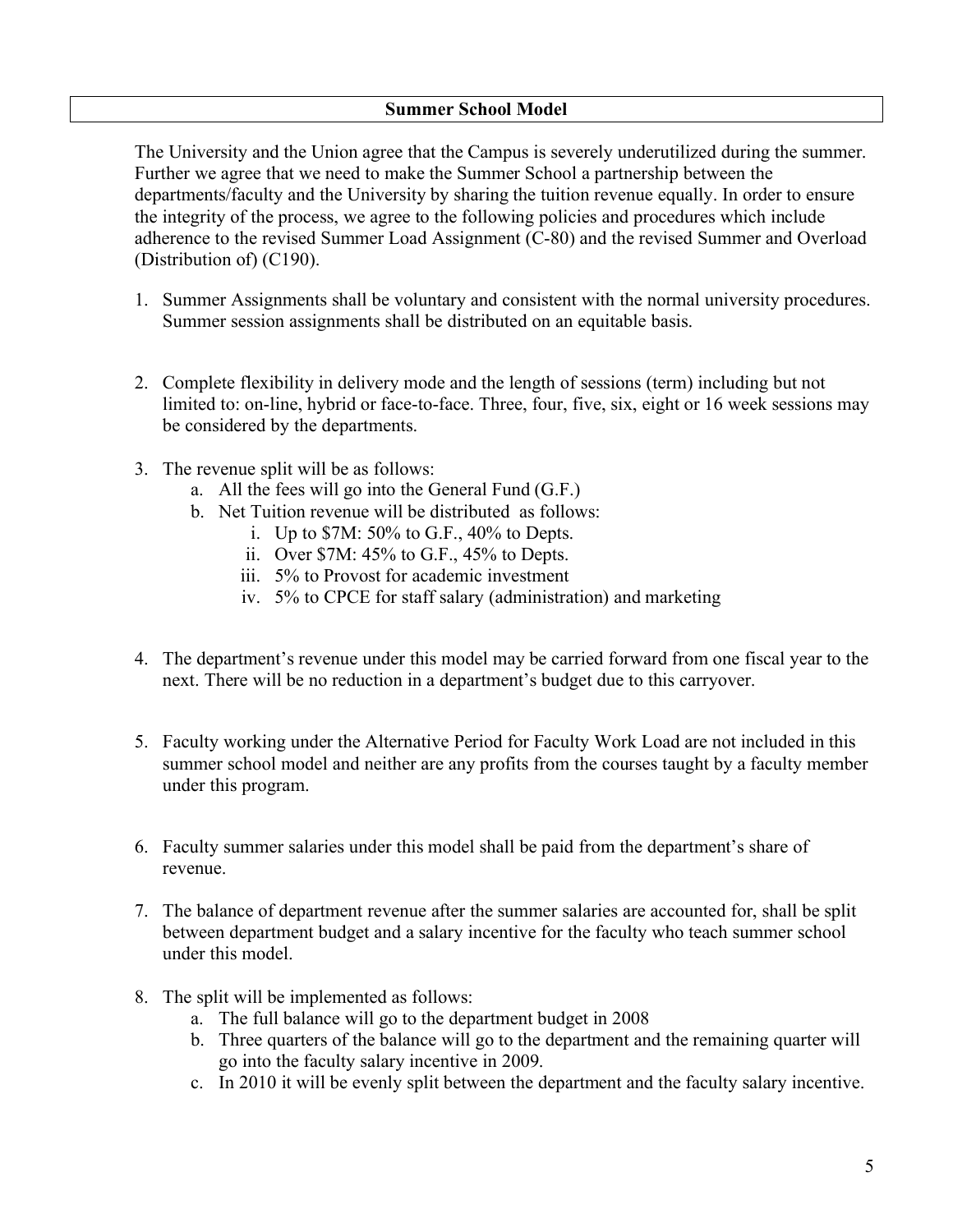- 9. The disposition of the department revenue shall be decide by a democratic process within the department.
- 10. The faculty salary incentive revenue shall be distributed to the eligible faculty teaching summer courses proportional to the credit hours taught under this model.
- 11. Under this model the decision whether a course will run is to be determined according to the department's pre-determined summer model policy.
- 12. The Administration and the Union agree to review the status of the processes and procedures relating to this agreement annually. Nothing in these principles abrogates or supersedes any managerial or Union rights or responsibilities as stipulated in the master contract or in State regulation.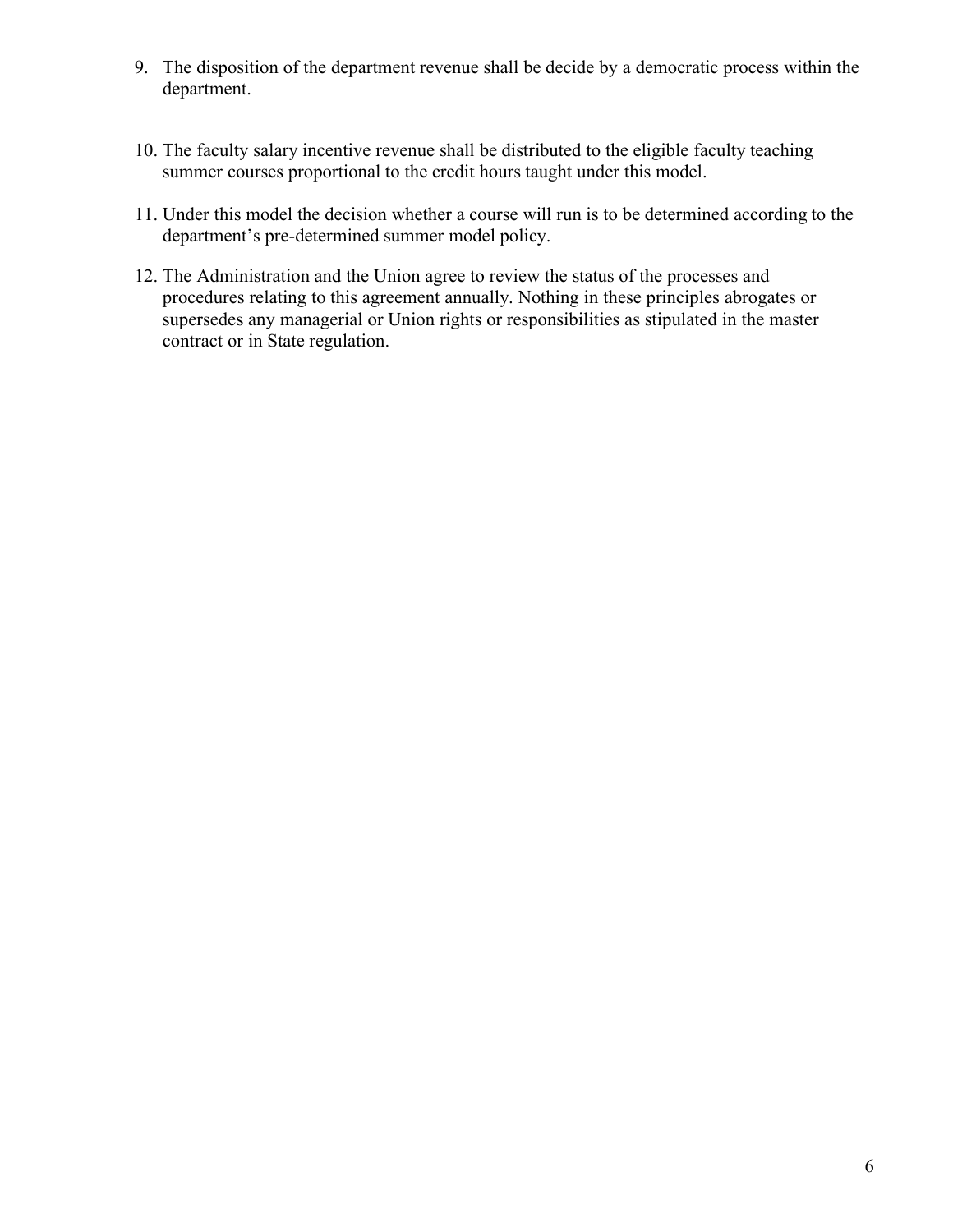# **ALTERNATIVE PERIOD FOR FACULTY WORKLOAD (2)**

The Master Agreement between the State and the AFT in LETTER OF AGREEMENT XVII states that:

"It is agreed by and between the State and the Union that notwithstanding the provision of Article XII (Faculty Responsibilities) which sets forth the basic academic year teaching load and teaching credit hours, if a State College or University determines that it is in the best interests of the College or University, the students it serves and/or certain academic programs to schedule the twenty-four (24) teaching credit hours and the thirty-two (32) weeks of instruction for a particular faculty member or members over a period other than between September 1 and June 30, the College or University shall negotiate with the local Union a procedure for changing the twenty-four (24) teaching credit hours and the thirty-two (32) weeks of instruction to a period other than between September 1 and June 30. If a local procedure is negotiated and a faculty member performs his or her responsibilities over such a period, the faculty member shall not suffer any penalty as a result of such election, including but not limited to the right to receive pension and health benefits as if he or she worked between September 1 and June 30. Participation in an alternate period program shall be on a voluntary basis only."

Building upon the language of the Master Agreement set forth above, the University and the Union agree that the following provisions shall apply:

- 1. Full time faculty members may make an application to their chairperson for a voluntary alternate workload period for their 24 teaching credit hour load. Permission will not be unreasonably denied.
- 2. Alternative load as defined by the "Statement of Principles and Guidelines of the Faculty Workload Adjustment" agreement counts towards the contractual 24 teaching credit hours.
- 3. This alternative workload period under LETTER OF AGREEMENT XVII may include either semester, intercession or any of the Summer sessions. The alternate workload period may be anywhere from one semester (with teaching not to exceed 1.5 of the established load per semester) to an entire year in any course/credit hour combination.
- 4. This applies to all credit bearing courses taught regardless of mode of instruction or worksite location.
- 5. Summer may count towards either the current or the coming academic year and must be so identified in the application.
- 6. The equivalent of no more than two courses, as defined by the discipline, may be accumulated (banked) for a period of no more than one academic year. This intent must be identified in the application. This may be extended upon the written, mutual agreement of the parties.
- 7. Each Dean and chairperson, for the purposes of accountability, shall maintain the data regarding the status of each faculty member participating. This shall include the name, start date, end date, banked credit hours, if any, and annotation when the annual workload is completed. Faculty member must receive a copy of this record.
- 8. Teaching in the Alternate Period for Faculty Workload shall not be counted in or towards the Summer School model.
- 9. The alternative schedule and the voluntary nature of the agreement must be attested to in writing by all the parties with the parties signing the approved application.
- 10. No faculty member shall be forced to work more than half their annual load in any given semester without this voluntary agreement.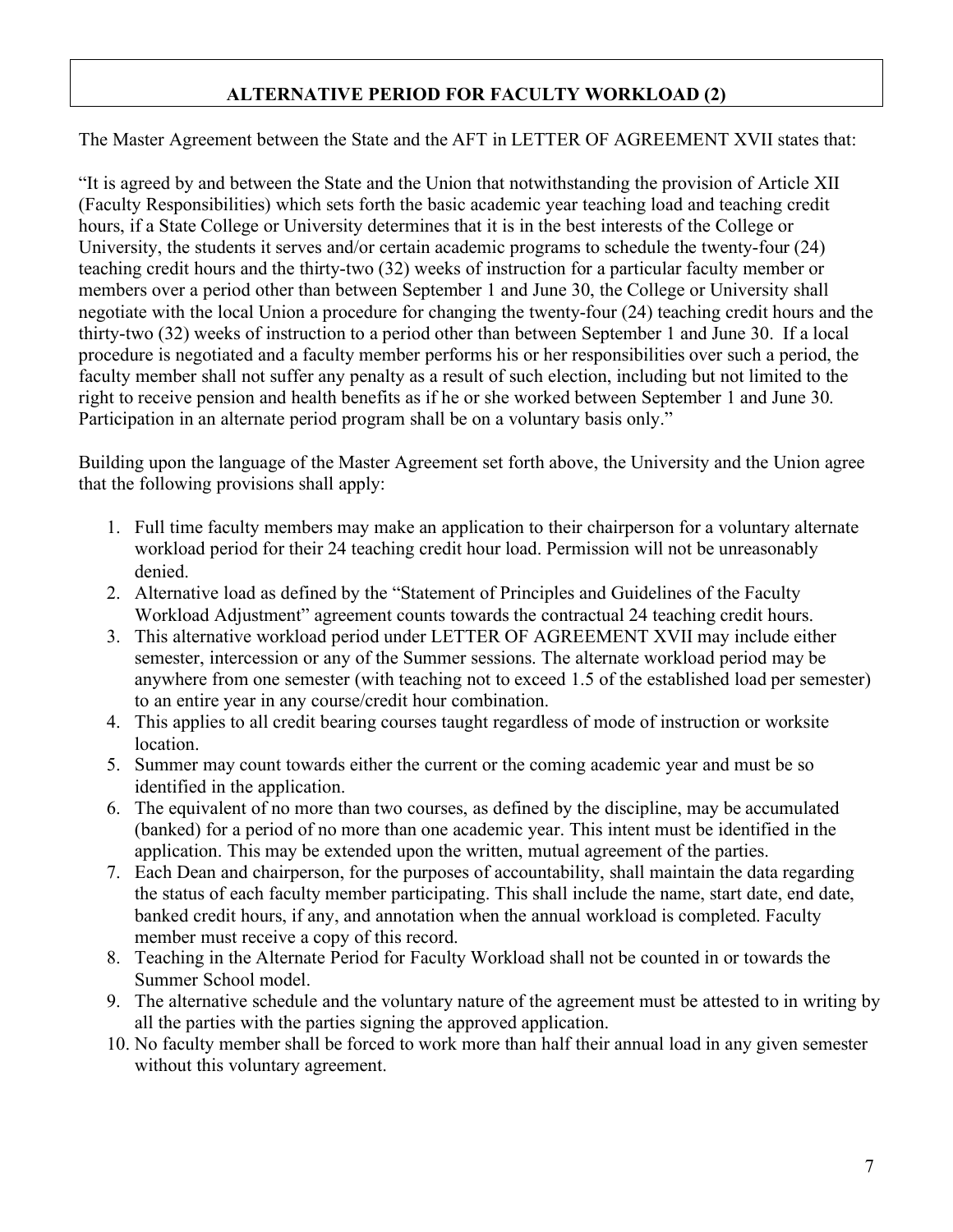11. The form at a minimum shall contain the following:

\_\_\_\_\_\_\_\_\_\_\_, the undersigned, voluntarily agrees to an Alternative Period for Faculty Work Load for the academic year The faculty members 24 hour load shall be fulfilled as follows for the academic year:

 $\_$  , and the contribution of the contribution of the contribution of the contribution of  $\mathcal{L}_\text{max}$ 

| Signature of the faculty member: | date:             |       |
|----------------------------------|-------------------|-------|
| Approved:                        | Dean's signature: | date: |
| Denied:                          | Dean's signature  | date: |
| Reason for denial:               |                   |       |

 $\mathcal{L}_\mathcal{L}$  , and the contribution of the contribution of the contribution of the contribution of the contribution of the contribution of the contribution of the contribution of the contribution of the contribution of

12. The Administration and the Union agree to review the status of the processes and procedures relating to the adjusted faculty workload period annually. Nothing in these principles abrogates or supersedes any managerial or Union rights or responsibilities as stipulated in the master contract or in State regulation.

February 28, 2008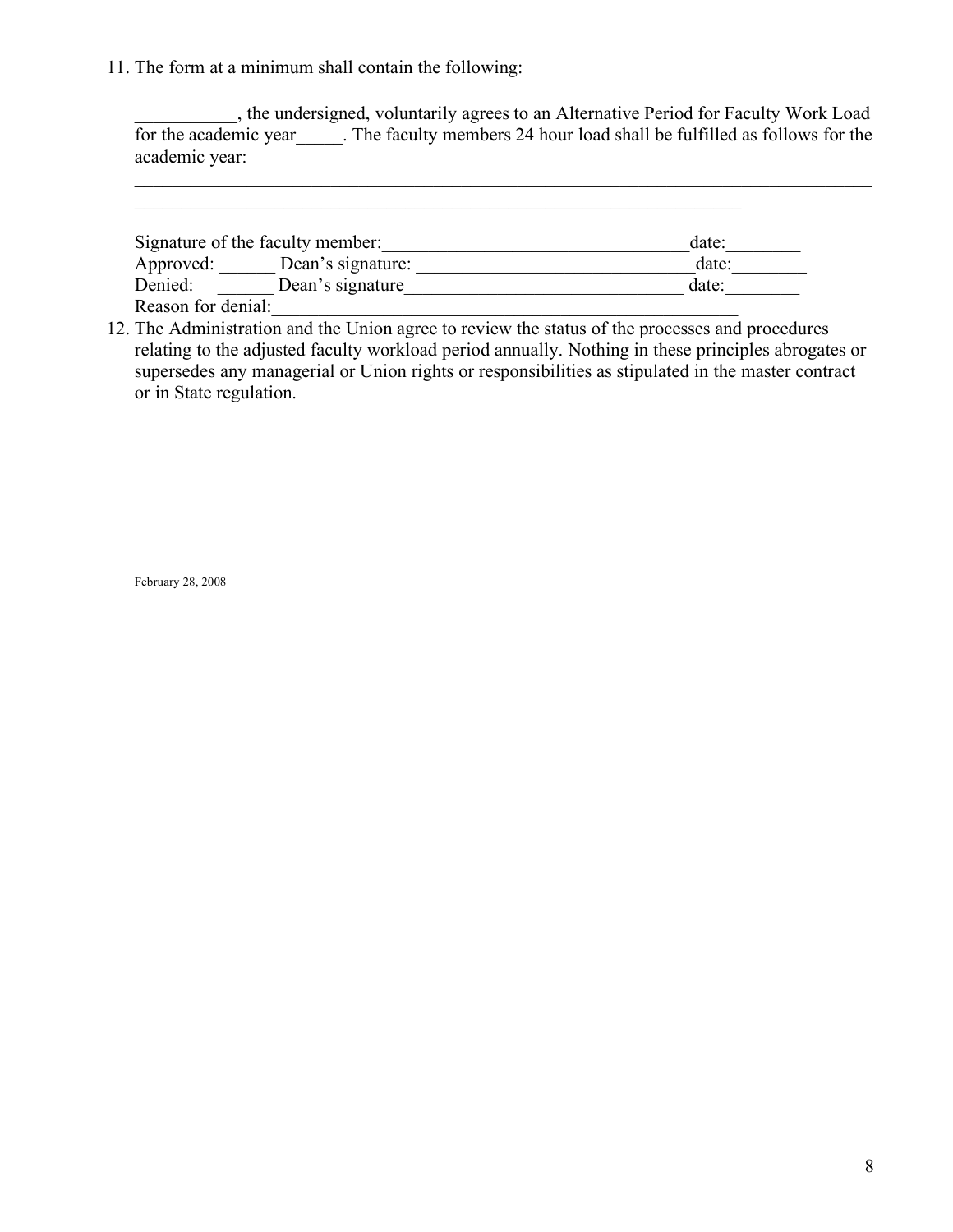### Provost Task Force to Review and Strength the Rowan Camden Campus

The Provost's office and the University Senate are jointly forming this task force and charge it as follows:

- 1. Perform an exhaustive inventory of the current curricular offerings at Camden
- 2. Investigate possible additional curricular offerings including, but not limited to, teacher preparation (especially for Camden City paraprofessionals) and executive education for professionals in Camden City
- 3. Determine the state of the Rowan facilities on the Camden Campus

The task force will issue a full report with recommendations to the University Provost and Senate President by July 1, 2008.

Committee Members:

- 1. Jackie McCafferty
- 2. Jay Tran
- 3. Jodi Bornstein
- 4. Jay Schiffman
- 5. Patrick Spearman
- 6. Beth Wassell, Co-Chairperson
- 7. Tyrone McCombs, Co-Chairperson
- 8. Bob Fleming
- 9. Horacio Sosa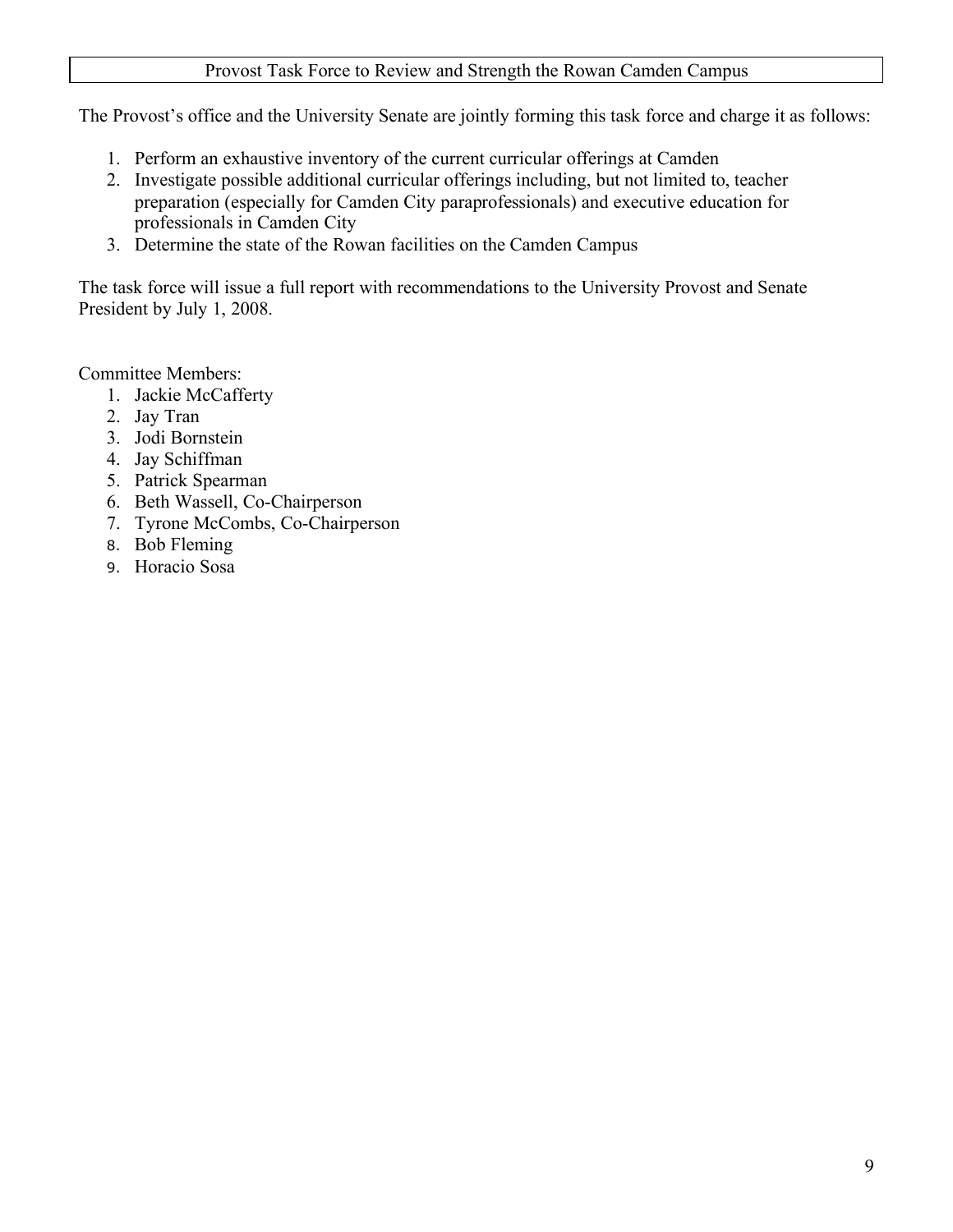The purpose of these guidelines is to clarify the procedures that should be followed in charging salary costs to government grants in order to comply with federal rules for grant accounting (e.g. OMB-A-21) and with audit requirements.

# **These guidelines apply to all Federal and most State grants. They do not apply to sponsored projects (i.e. industry contracts) where salary can be negotiated with the sponsor.**

1**. Salary Charges to Grants**: When salary is charged to a grant, the *full cost* of that salary (not "replacement costs") must be charged. **The cost can be paid by the sponsor, by the university (through cost sharing), or by a combination of those sources.** The salary savings realized by the university by not having to pay that portion of Professor X's salary may be used to offset the costs of instruction or for any other valid university purpose.

Example A: Professor X has a grant from the National Science Foundation that provides 10% of her yearly salary (\$5,000 per semester) to be paid by the grant. The entire \$5,000 is charged to the grant. If Professor X is released from a teaching assignment, the university can use salary savings funds to replace Professor X. Any remaining funds can be used by the university as determined by the Provost and Vice President for Finance.

**Example B: Professor X has a grant from the National Science Foundation that provides 10% of her yearly salary (\$5,000 per semester) to be paid by the grant. Fifty percent of the salary cost (\$2,500 per semester) is charged to the grant. The remainder of the salary is cost shared by the university. Professor X completes the "Cost Share" form as part of her grant transmittal to the Office of Government Grants and Sponsored Projects.**

2. **Compensation Above the Base Salary**: The contract between the American Federation of Teachers and the State of New Jersey states (in Article XX) that an employee can receive up to thirty percent (30%) of his or her base salary or \$18,000, whichever is greater for outside-funded activities, including grants. This compensation applies to funds for the contractual period of employment (i.e. 10-month contract).

Although the State contract provides for compensation over base salary, some federal sponsors may not permit salary to be charged in this way. It is best to check with the sponsor to see if they will allow supplementary salary payments.

If faculty/staff wish to receive compensation that exceeds their base salary from grant funds during the academic year, they must indicate this in their proposal and receive permission from the sponsor (in writing) to do so. Under the contract between the State and the AFT, the university has the option to grant an alternate assignment within load in lieu of additional compensation (Article XX).

**Example: Professor X proposed and was approved to devote 10% of his effort to a NASA grant during the period September 1-June 30. Most of the work will be performed in June. His base salary is \$100,000. NASA gave written permission to pay supplementary compensation on this grant. Therefore, he can receive \$10,000 (10% of \$100,000) for the work performed in June.**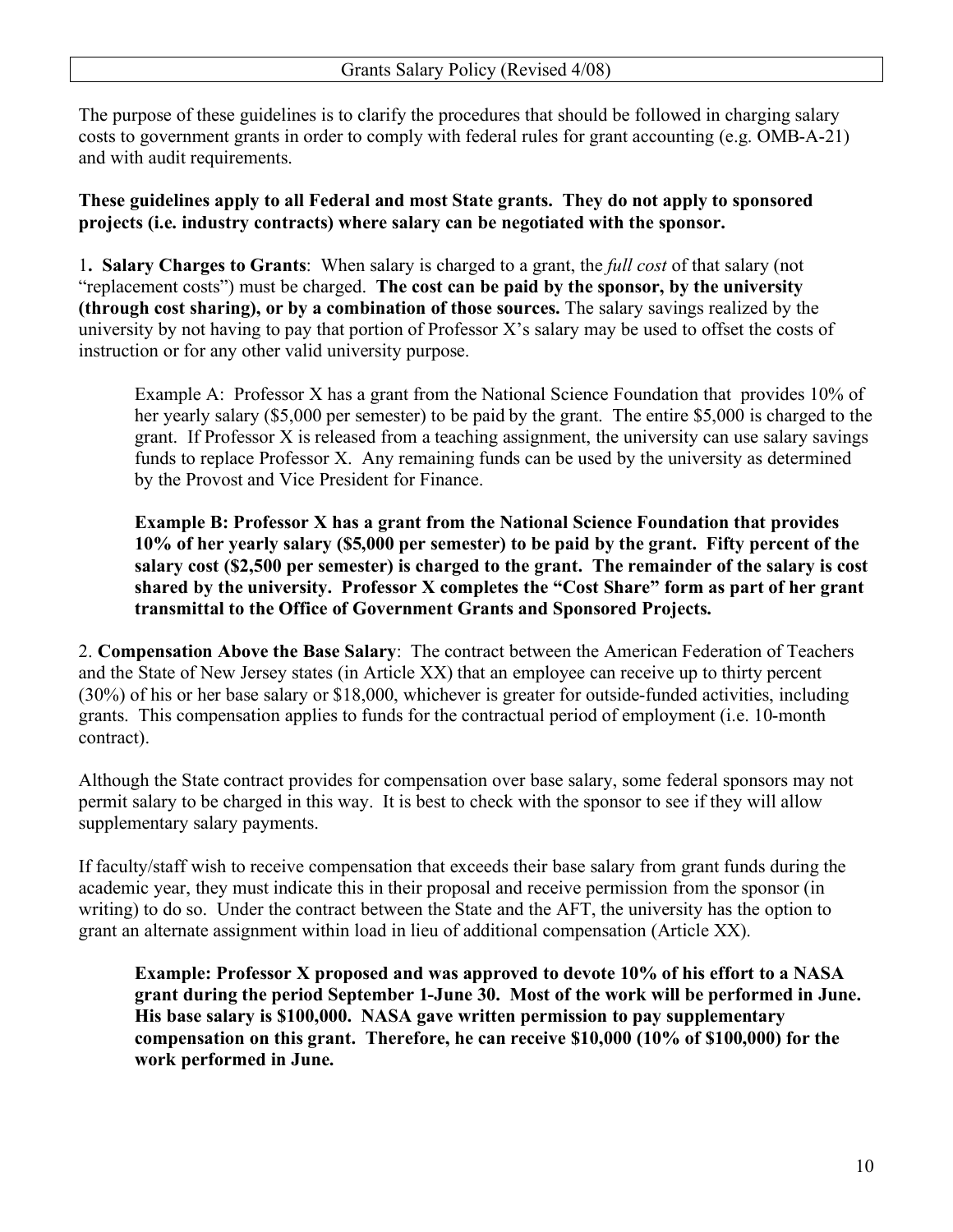3. **Summer Salary**: In some cases, researchers may request that salary for work performed on a grant be paid in the summer. This should be stated in the proposal and the sponsor must agree to this arrangement. OMB A-21 (section 10.2 (a)) states that, "Charges for work performed by faculty members on sponsored agreements during the summer months or other period not included in the base salary period will be determined for each faculty member at a rate not in excess of the base salary divided by the period to which the base salary relates, and will be limited to charges made in accordance with other parts of this section. The base salary period used in computing charges for work performed during the summer months will be the number of months covered by the faculty member's official academic year appointment."

Since most faculty at Rowan are on a ten-month contract, summer compensation would generally be limited to no more than two-tenths of their base salary**. In accordance with federal policy,** faculty cannot exceed this amount even if they have multiple grants. **If faculty have other professional responsibilities in the summer (e.g. teaching, administration) they can not commit to providing 100% of effort on grants in the summer. If a faculty member accepts additional responsibilities in the summer months, their salary and effort must be adjusted to reflect the entire compensation (see Example C):**

Example A: Professor X proposed and was approved to receive salary compensation for two months in the summer. His base salary is \$100,000. He proposed to devote 100% of his effort in the summer on this grant. He has no other professional responsibilities for which he is receiving compensation through Rowan in the summer. Therefore, he can receive \$20,000 (100% of \$20,000) in the summer.

Example B: Professor Y has two grants that pay her summer salary. Her base salary is \$100,000. She has proposed to devote 25% of her effort on Grant A and 50% of her effort on Grant B. She can receive up to \$5,000 from Grant A and up to \$10,000 from Grant B, for a total of \$15,000. She can accept additional professional responsibilities in the summer if she wishes to so.

**Example C: Professor Z proposed and was approved to receive salary compensation for two months in the summer. His base salary is \$100,000. He planned to devote 100% of his effort in the summer on this grant. Later, he accepted an assignment to teach a summer course for which he will receive \$5,000. He must reduce his effort on the grant below 100% and salary should be reduced proportionally. Any unused salary funds in the grant account could be used to compensate other grant employees or used for other purposes in the grant, with the permission of the sponsor.**

# 4. **Student Compensation**

Students who receive compensation for work on sponsored projects should be compensated at the prevailing university rates. Fringe benefit rates should not be included in determining the salary paid to students working on grant-funded projects.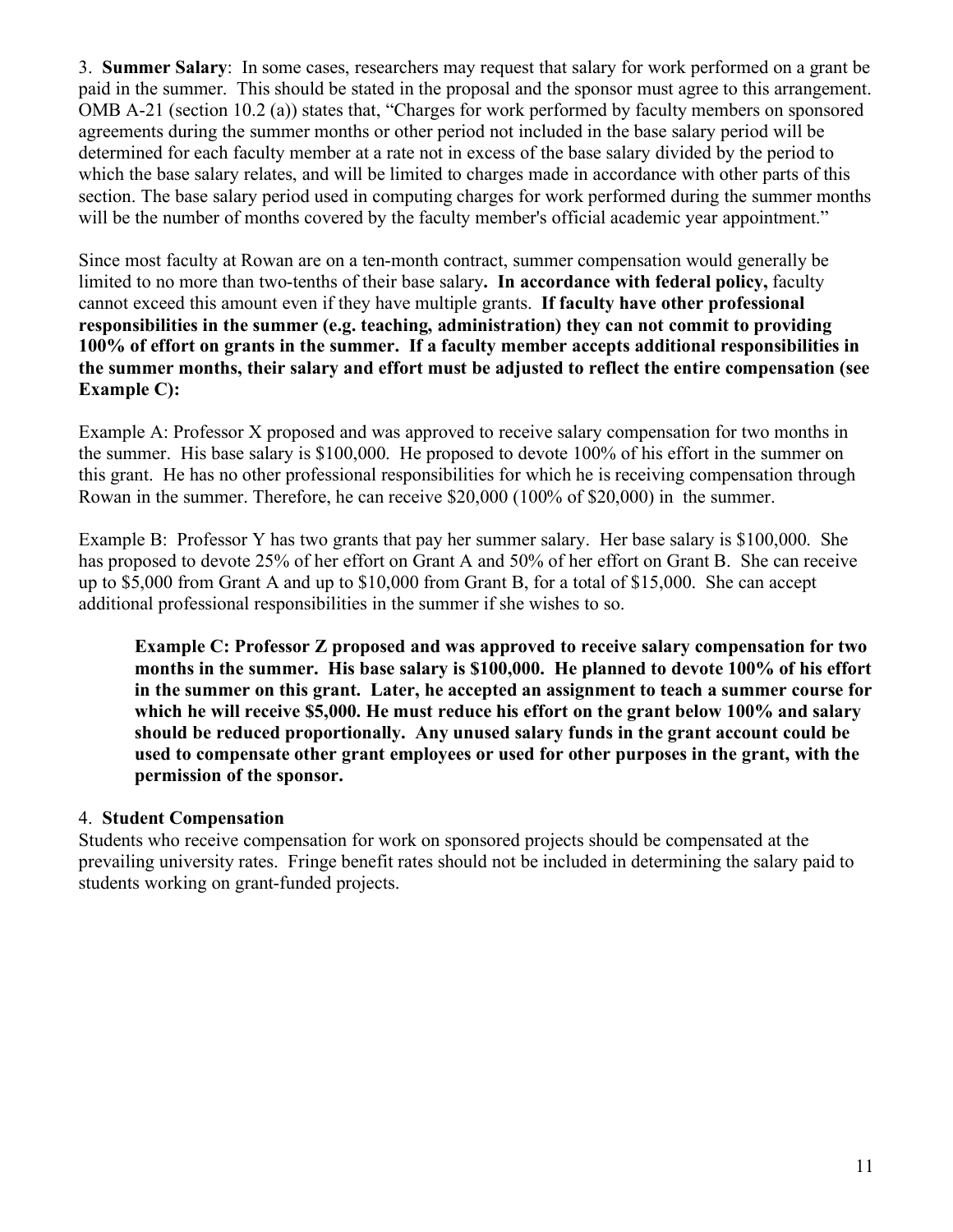## **Concerns Regarding West Campus**

- ∑ Rowan West Campus is a bold idea, but is it necessary? A bigger campus is not automatically a better campus. Main Campus could absorb many additional buildings without moving any sports fields. Infill of additional housing and additional academic buildings would actually improve the Main campus which is currently a poorly coordinated scattered collection of buildings. Many other beautiful campuses have a substantially higher building density than Rowan's main campus.
- ∑ How many millions of dollars has been spent to date? (acquisition, consultants, improvements)? How has Rowan's educational mission benefited from that expenditure? How will it benefit in the future?
- Why 600 acres? (Rowan Main Campus is only 200 acres.) At 800 total acres (1.25 square miles), Rowan is now larger in land area than106 towns in New Jersey.
- Is it fiscally sound for Rowan's west campus construction to be reliant on commercial income? (There has been no market analysis to date).
- How much will operation and maintenance cost for a whole new campus?
	- o Security
	- o Facilities
	- o Grounds keeping
	- o Snow plowing
	- o Shuttle
	- o Etc.
- ∑ How will Rowan's West Campus commercial shopping center affect/undermine the success of Rowan Boulevard and Richwood Town Center?
- ∑ How will splitting the campus affect campus culture?
- How will west campus impact traffic on RT 322?
- ∑ A Rutgers study found that traffic congestion and the inconvenient university BUS system linking campuses were the greatest issues of concern to Rutgers students and faculty. Aren't we recreating the exact same problem here at Rowan?
- What is the role the Campus Master Planning? Has Opus become our master-planning agent?
- Will any West Campus development follow the Campus Master Planning Committee Guiding Principles?
- Eminent Domain (used to acquire some of the West Campus land) is intended to be used only for a clear public benefit. Is it ethical/legal to use that land for commercial development?
- Will we really fill 3,000 beds with paying students? It will NOT be "on-campus" housing. Who would want to live out there? How much will the rent be?
- If Rowan is going to increase its student body, with what faculty will we teach these new students? With even more adjuncts? How does this tie into an academic master plan?

The Rowan Technology Park has, to date, been far less than successful. Why would the Opus plan be any more successful given the track record thus far?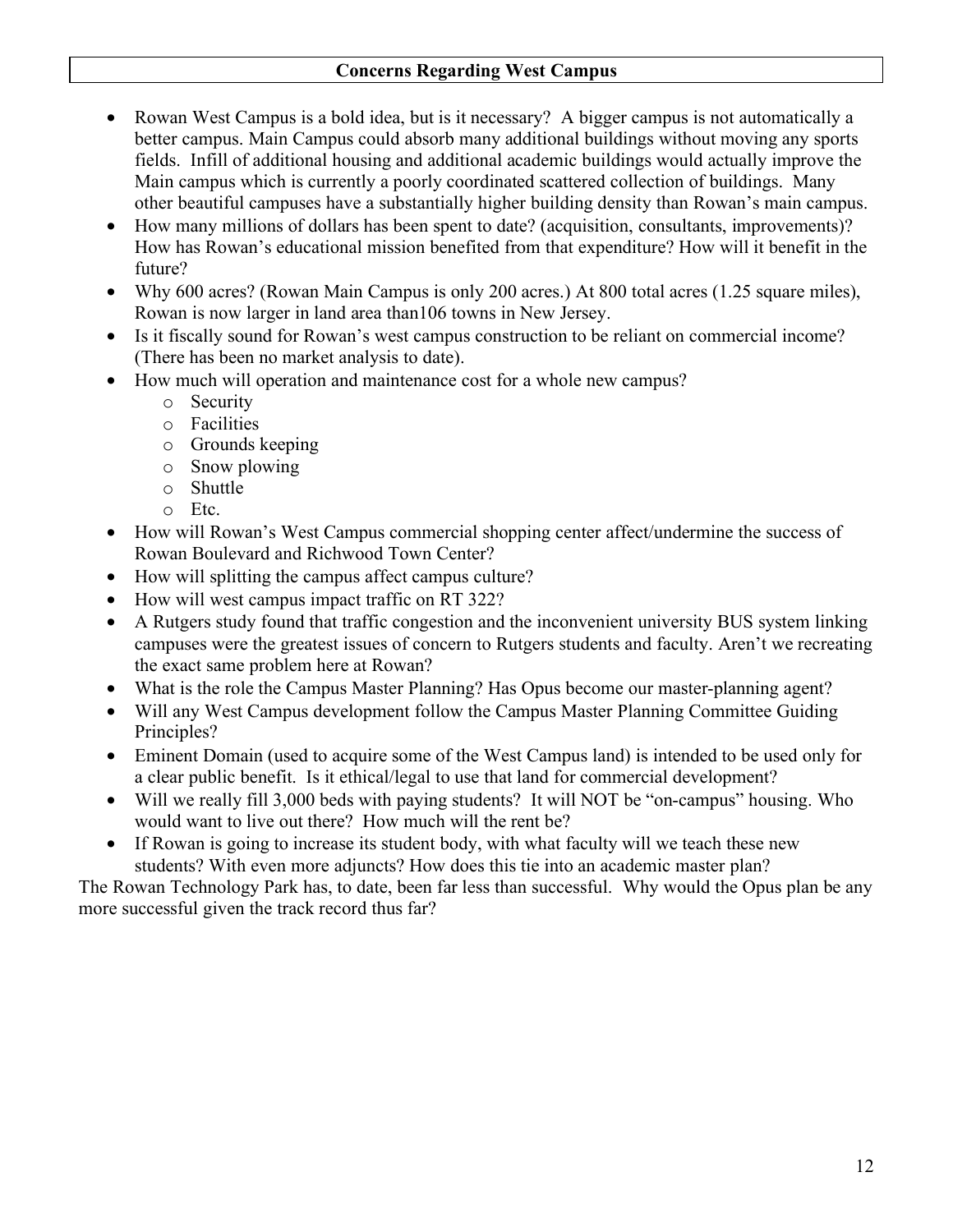#### **Background on the two AP&P resolutions being introduced**

#### **Classroom Behavior Policy**

The Senate passed a classroom behavior policy in 1998. The Provost at the time never signed it. Current University practice is similar to that expressed in the policy. Because of this and because it would help support the proposed Academic Integrity Policy, AP&P has created a modified version of this policy, one that clarifies both the policies and procedures, and involves the Office of Judicial Affairs, as that didn't exist when the prior policy was passed.

#### **Attendance Policy**

Jim Newell in the Provost's Office asked for an attendance policy and sent what is below to the committee. The Provost's office proposes a policy that we feel isn't very organized or coherent. Our proposed policy is an attempt to clarify and put into place an acceptable policy. It has been made clear to us that the Provost will institute a policy if the Senate doesn't send forward a resolution of our own.

#### **Existing Policy – enacted February 7, 1997**

Students are expected to be present at each scheduled class for which they are officially registered. Rowan's "community of learners" can be realized only when teachers and learners interact in the ways deemed appropriate for any particular class. Because Rowan recognizes diversity in both teaching and learning styles – and even course design and delivery – rules may vary with the learning experience, e.g., on-line or distance learning courses. Faculty establish the parameters of a particular learning experience and are expected to maintain the efficiency of the community and keep accurate attendance record. Faculty are expected to counsel students who develop a pattern of excessive and unexplained absences, and to request assistance from the Dean of Students if the pattern of absences continues. Students who are absent for reasons of Illness, death in the family, inclement weather, religious observances, official college activities, or for matters of personal conscience should inform their instructors, ideally with a written excuse, before the fact or as soon as possible thereafter. Except in cases where classroom activities cannot be repeated, faculty may provide these students the opportunity to make up their written work, tests, or other assignments at the earliest possible convenient time. In any event, faculty are under no obligation to make special provisions for students absent for reasons other than those listed above. Faculty may establish additional attendance criteria which are consistent with the above paragraphs. In learning communities where attendance is critical to the functioning of the group, the rationale and justification for additional attendance requirements must be part of the syllabus provided for students prior to the end of the drop/add period.

#### **Problem(s) with the current policy:**

The policy sets no policy whatsoever, but rather makes suggestions. A faculty member who chooses to fail a student for missing a final exam because of documentable illness or religious observance has violated no existing policy, yet their behavior is unacceptable. The policy must be modified to provide protection for students who miss a class or graded activity for legitimate reasons. The policy also has lots of theoretical language that are a nice part of a resolution, but are not really policy.

#### **Provost's proposed new policy**

Students are expected to be present at each scheduled class for which they are officially registered. Faculty establish the parameters of a particular learning experience and are expected to maintain the efficiency of the community and keep accurate attendance records. Faculty are expected to counsel students who develop a pattern of excessive and unexplained absences, and to request assistance from the Dean of Students if the pattern of absences continues. Students who are absent for reasons of

- $\infty$  Illness.
- $\infty$  death in the family,
- $\infty$  inclement weather,
- $\infty$  religious observances,
- $\infty$  official college activities,
- $\infty$  or matters of personal conscience

must inform their instructors and provide their instructor with written documentation before the fact (in cases of religious observances, official college activities, or matters of personal conscience) or as soon as possible thereafter in the case of illness, inclement weather, or death in the family.

Faculty must make reasonable accommodation to provide these students the opportunity to make up their written work, tests, or other assignments at the earliest possible convenient time. In cases where graded classroom activities cannot be repeated, the faculty member will either provide an alternative graded exercise to replace the missed activity or remove the activity from the calculation of the student's final grade. Faculty are under no obligation to make special provisions for students that are absent for reasons other than those listed above. Faculty may establish additional attendance criteria which are consistent with the above paragraphs. In learning communities where attendance is critical to the functioning of the group, the rationale and justification for additional attendance requirements must be part of the syllabus provided for students prior to the end of the drop/add period.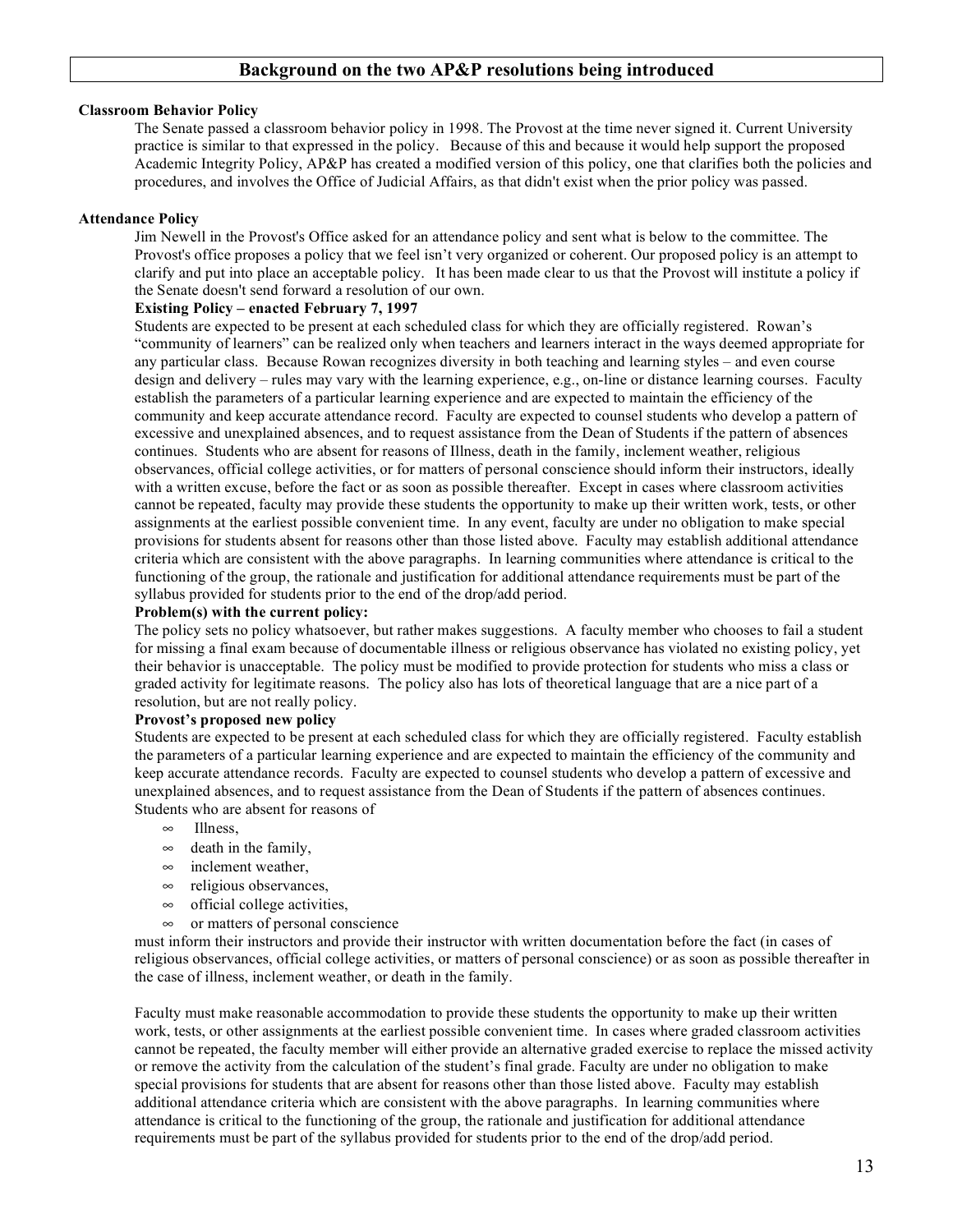### **Proposed Revision to Attendance Policy**

Because classroom experiences vary greatly among disciplines, deliveries and instructors, Rowan's community of learners is best realized when teachers and learners interact in ways deemed appropriate for any particular class. Thus, although what constitutes attendance can differ from course to course, the following applies to all courses:

Responsibilities of Students

- 1) Students are expected to be present at each meeting of each scheduled class for which they are officially registered. Students are responsible for knowing the instructor's attendance policy as stated in the syllabus.
- 2) Students absent for any of the following reasons
	- Religious observances
	- Official University activities
	- Matters of personal conscience
	- Documented illness
	- Death of a family member or loved one
	- Inclement weather

must inform their instructor with written documentation before the fact in cases of religious observances, official University activities, and matters of personal conscience, or as soon as possible thereafter in cases of illness, death of a family member or loved one, and inclement weather.

Responsibilities of Faculty

- 1) Faculty are expected to keep accurate attendance records.
- 2) Attendance requirements must be part of the syllabus provided to students prior to the end of the drop/add period.
- 3) In the case of #2 under Student Responsibilities, faculty must make reasonable accommodation to provide these students the opportunity to make up their written work, tests, or other assignments at the earliest possible convenient time. In cases where graded classroom activities cannot be repeated, the faculty member will either provide an alternative graded exercise to replace the missed activity or remove the activity from the calculation of the student's final grade.
- 4) Faculty are under no obligation to make special provisions for students that are absent for reasons other than those listed above.
- 5) Faculty should counsel students who develop a pattern of excessive and unexplained absences, and to request assistance from the Dean of Students if the pattern continues.
- 6) Faculty (singularly or as part of a department or program) may establish additional attendance criteria that are consistent with the above. This may include setting a maximum number of absences for a course—whether excused or unexcused—after which a student fails the course.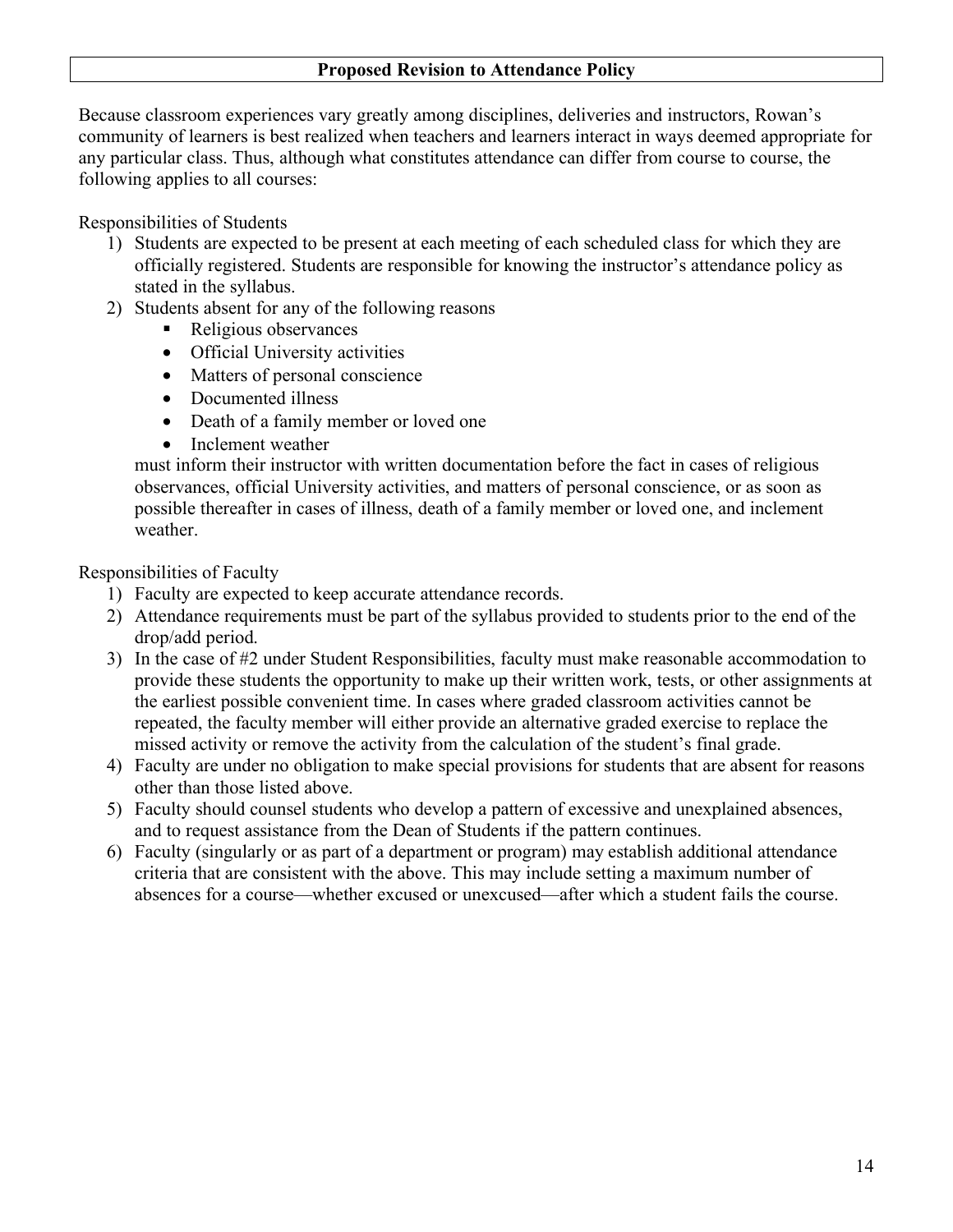# **Proposed Classroom Behavior Policy and Procedures**

# **Introduction**

The following procedures apply to classrooms as well as student interactions with instructors in labs, offices and other campus learning environments.

Rowan University recognizes that students play a major part in creating and supporting the educational environment and believes that students have a right to learn and a responsibility to participate in the learning process. While Rowan University is committed to the fundamental principles of freedom of speech, including controversial positions taken in the classroom, all types of speech and behavior must be balanced with principles of appropriate classroom behavior. Furthermore, course instructors have a right to establish clear expectations in this regard, and students share the responsibility for maintaining an appropriate, orderly learning environment. Students who fail to adhere to the behavioral expectations outlined by the instructor (either in the syllabus or at the time the behavior occurs) may be subject to discipline in accordance with the procedures described in this classroom behavior policy. Students and instructors are expected to follow the procedures described below when a concern about student behavior in the classroom arises. This policy does not replace or preclude any Rowan policies or local, state or federal laws concerning unlawful behaviors, whether inside or outside the classroom, including those concerning the health and safety of class members or the instructor.

# **What Constitutes Disruption?**

Disruptive behavior can be classified into two levels.

Level I disruptive behavior can include:

- $\triangleright$  Persistent speaking without permission
- $\triangleright$  Engaging in activities not related to the class
- $\triangleright$  Inappropriate use of electronic devices, cell phones, or pagers
- $\triangleright$  Sleeping in class
- $\triangleright$  Chronically entering class late or leaving early
- $\triangleright$  Eating/drinking in class without permission
- $\triangleright$  Disputing authority and arguing with faculty and other students

Level II disruptive behaviors can include:

- $\triangleright$  Threats of any kind
- > Harassment
- $\triangleright$  Physical altercations
- $\triangleright$  Destruction of property
- $\triangleright$  Any behavior that puts the health or safety of the instructor or other students in the classroom in jeopardy

Some disruptive students many have emotional or mental disorders. Although such students may be considered disabled and are protected under the Rehabilitation Act/ADA, they are held to the same standards of conduct as any student.

# **Procedures**

Level I Disruptive Behavior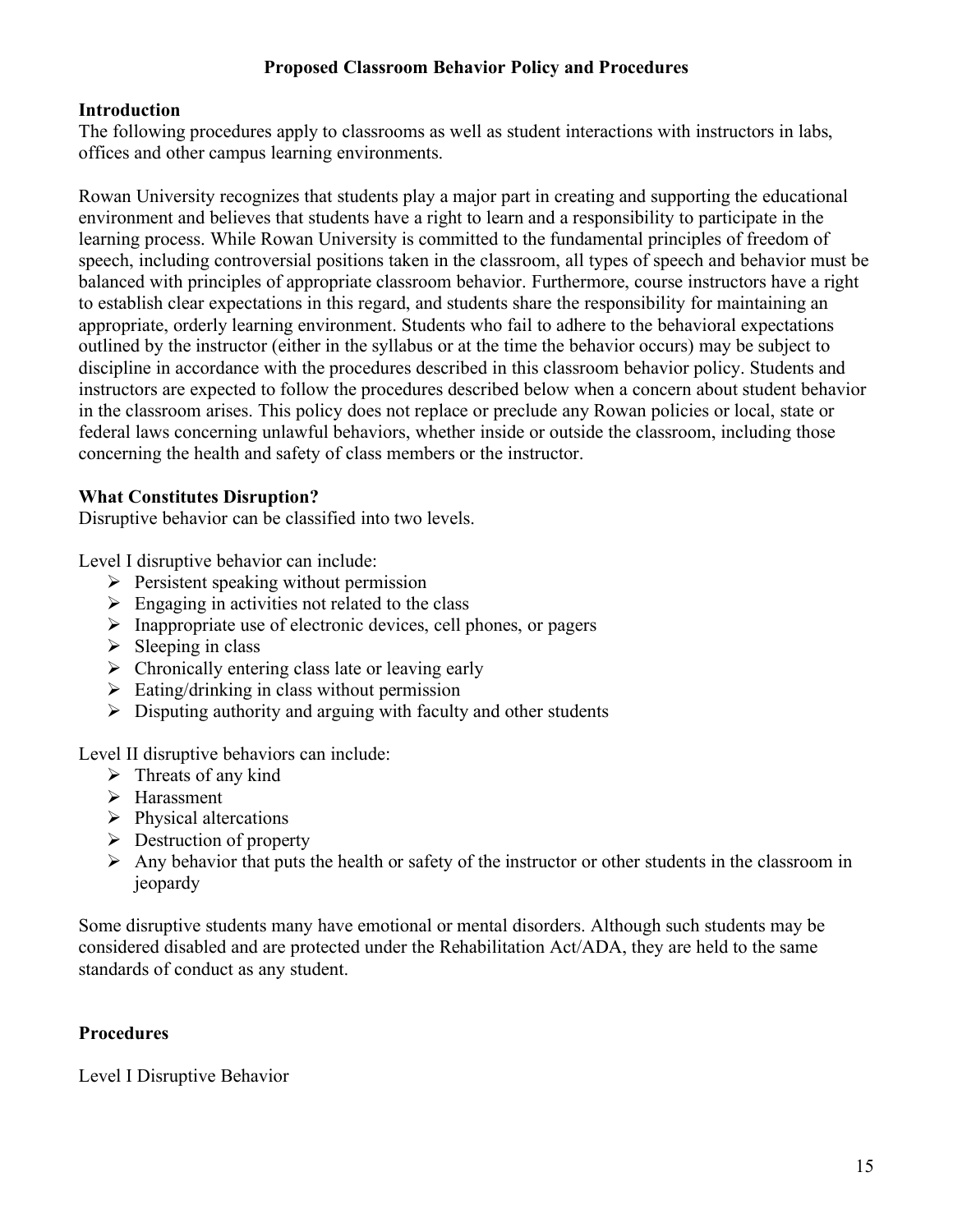a) The instructor may warn the student that such behavior is unacceptable and, if such behavior continues, it may result in the student being directed to leave the classroom. The instructor is advised to make a written record of this incident for his/her personal records in the event further action is needed.

b) If the instructor feels the behavior warrants prompt action and/or the behavior continues, the instructor must direct the student to leave the classroom immediately. If the student refuses to leave, the instructor should contact Public Safety at 256-4911. The instructor is required to make a written report of the incident and provide a copy of this report to the student, the department chair, the dean of the college where the course is held and the provost's office using the Classroom Behavior Report form.

c) In the event the student is directed to leave the classroom, the instructor and student must meet before the next class in an attempt to resolve the issue.

d) If the issue cannot be resolved, then the matter must be referred to the department chair, who will meet with the student and instructor to facilitate a resolution. The department chair is required to make a written record of the meeting and provide copies to the instructor and student.

e) If the issue is not resolved to both the instructor's and the student's satisfaction or the department chair believes that the student is in violation of the Student Code of Conduct or the disruptive behavior becomes a Level II situation, the chair *must* refer the matter to the Office of Judicial Affairs. The dean of the college where the course is housed and the provost's office will also be notified when this occurs. *This process must be conducted in a timely manner so the student does not miss more than one week of class.*

Level II Disruptive Behavior

a) All Level II violations *must* be referred to the Office of Judicial Affairs using the Classroom Behavior Report form. The department chair, the dean of the college where the course is housed, and the provost's office will also be notified.

b) The student will be notified in writing by the Office of Judicial Affairs concerning violations of the Student Code of Conduct and will have a hearing opportunity before being sanctioned for misconduct. Once a decision is made, the following will be notified in writing of the decision: the student, the instructor, the department chair, the dean of the college where the course is housed, and the provost's office.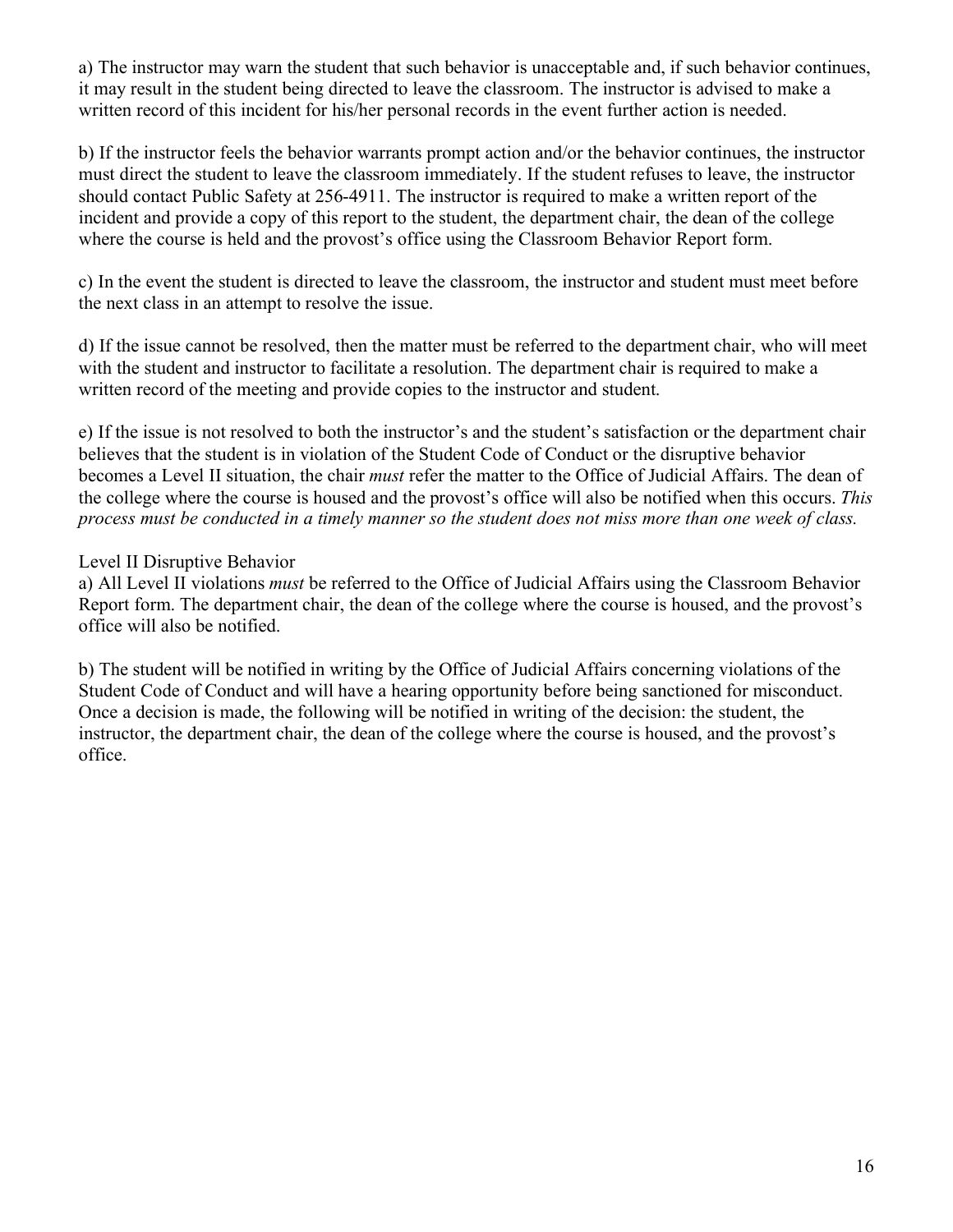# **Classroom Behavior Report Template (to be completed by instructor)**

On (date) in (course name and CRN), which meets on (meeting days and times), (student's name) was directed to leave class.

(Describe incident in detail.)

(Instructor's name )

 $\frac{1}{2}$  ,  $\frac{1}{2}$  ,  $\frac{1}{2}$  ,  $\frac{1}{2}$  ,  $\frac{1}{2}$  ,  $\frac{1}{2}$  ,  $\frac{1}{2}$  ,  $\frac{1}{2}$  ,  $\frac{1}{2}$ (Signature and date)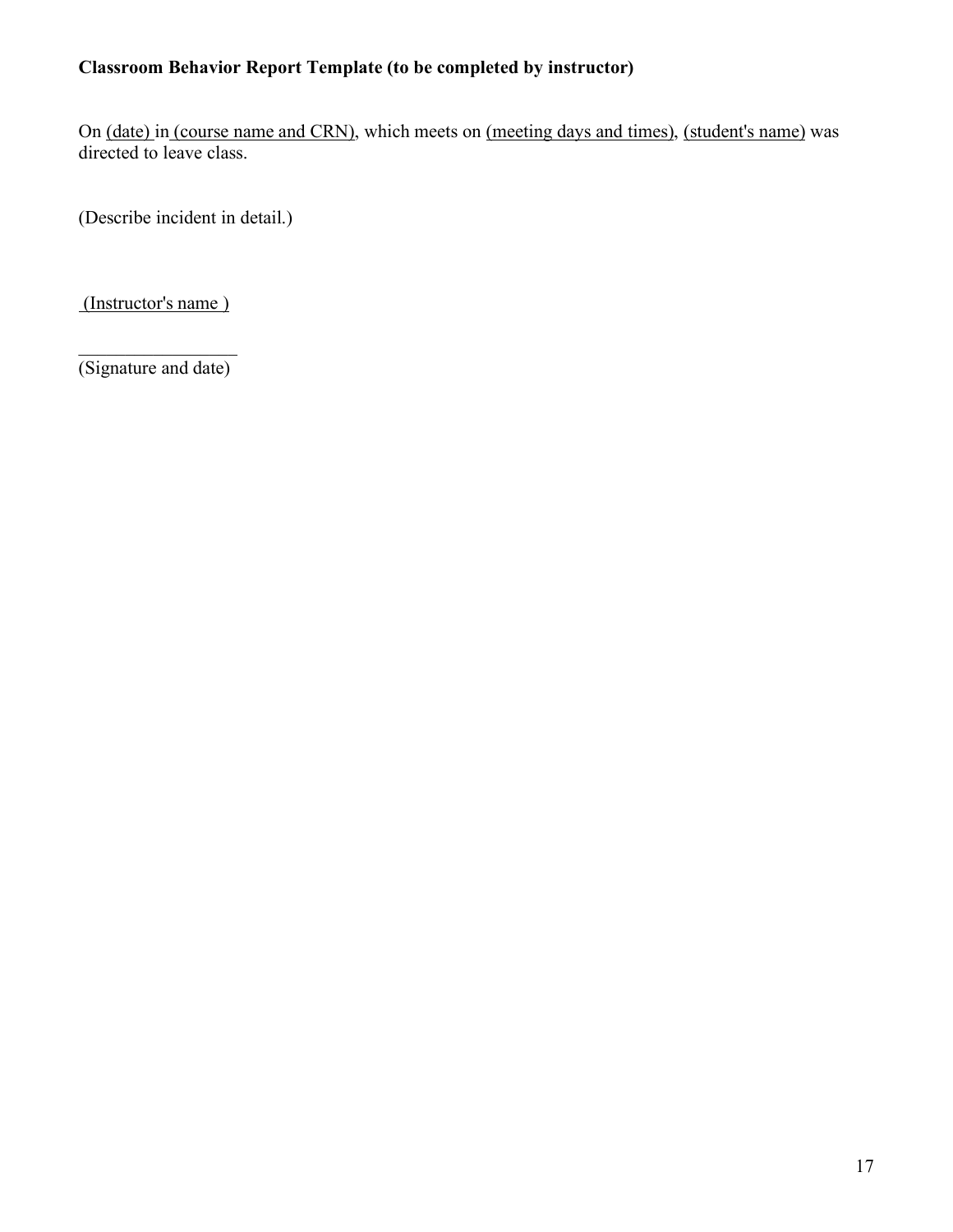**Whereas:** Rowan's Administration has initiated a plan<sup>1</sup> to increase freshman enrollment by 100 new freshmen per year for five years beginning in Fall 2007, amounting to a net increase of 1500 students over five years:

|     | 100 (new freshmen relative to $06-07$ level) – AY 07-08 |
|-----|---------------------------------------------------------|
| 200 | AY 08-09                                                |
| 300 | $AY$ 09-10                                              |
| 400 | $AY$ 10-11                                              |
| 500 | AY 11-12                                                |
|     |                                                         |

1500 additional students

**Whereas:** AY 07-08 has been characterized by severe shortages in classroom space.

**Whereas:** The full-time faculty/student ratio, adjunct budget, tutoring budget, housing, support services, and advising capacities are already insufficient.

**Whereas:** Increasing the size of the freshman class without corresponding increase in university resources will lead to a lower retention rate.

**Whereas:** Certain Departments and Colleges are put under special pressure to staff freshman courses. In some cases, the pool of qualified adjuncts has been exhausted.

**Whereas:** The new freshmen will put a strain on course availability for upper division courses as they proceed with their education.

# **Therefore Be It Resolved:**

If the University intends to increase enrollment as projected, the University must increase the number of faculty (full-time tenure track and adjunct), classroom space, support services, tutoring, housing, and advising resources accordingly **at least** to match pre-Fall 2007 levels.

# **Be It Further Resolved:**

The University will implement an Enrollment Management Strategy, utilizing recommendations from the Strategic Enrollment Taskforce, that provides a mechanism for recruiting, enrolling, and retaining students such that student populations are suited to the resources and goals of the university and its individual programs.

 $\frac{1}{1}$ <sup>1</sup> "Rowan Ups Enrollment as Campus Expands", *Gloucester County Times*, June 24<sup>th</sup>, 2007.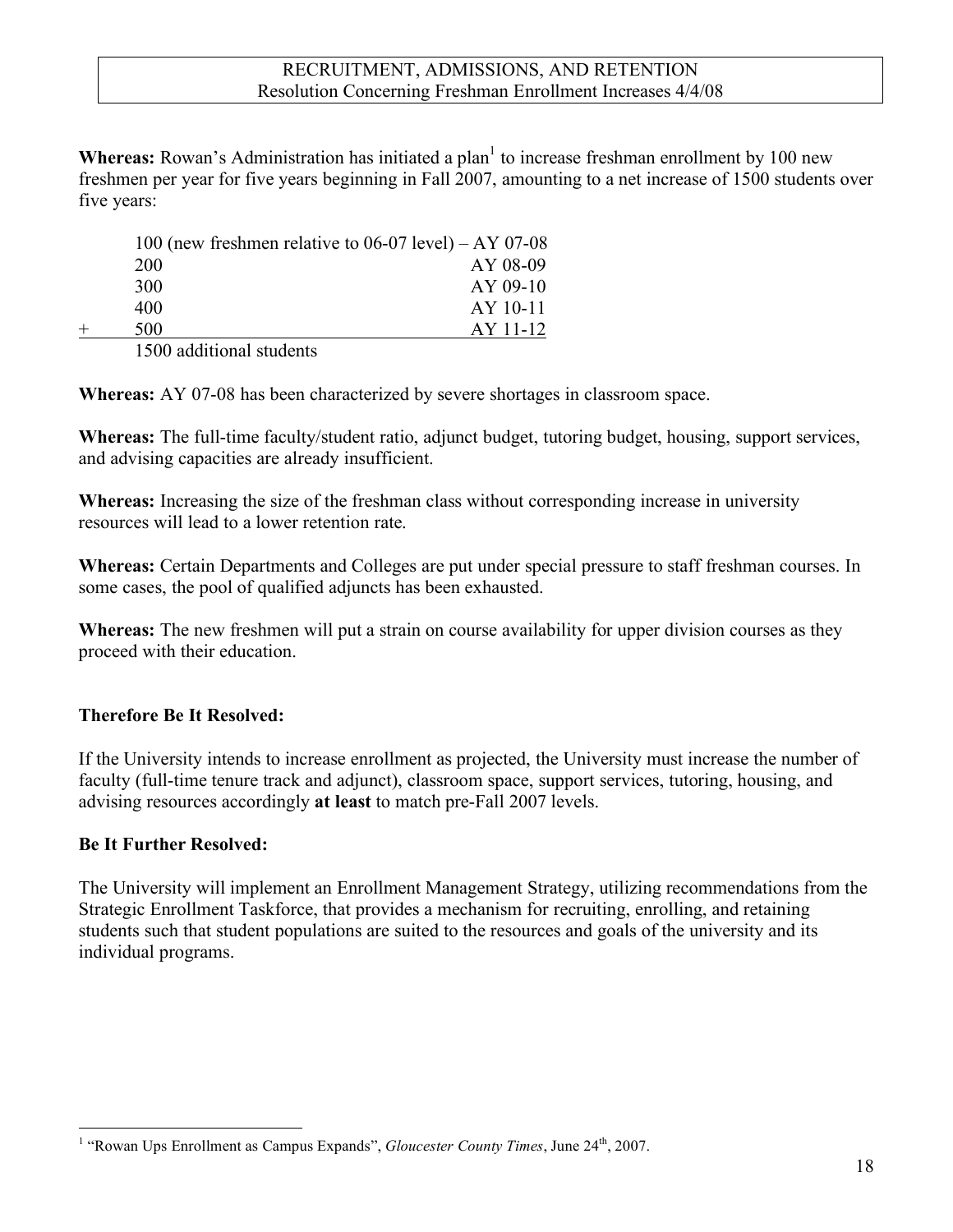University Policy: Rowan University has a license agreement with Turnitin, an online service that can be used to detect and prevent plagiarism in student assignments. Student papers are protected by the Family Educational Rights and Privacy Act (FERPA) as they are educational records that may contain with personally identifiable information. The following policy should be in effect to be compliant with FERPA

The use of Turnitin by faculty is entirely voluntary. If a faculty member chooses to use Turnitin:

- a. The faculty member must notify students on the official syllabus of the following:
	- 1) the use and purpose of Turnitin
	- 2) the rights of the student to not submit personally identifiable information to Turnitin.
	- Students must be informed that this will have no impact on their success in the class.
	- 3) the options that the faculty member and student have with respect to the students' right
	- to privacy and the faculty member's right to evaluate student work for academic honesty.

b. The faculty member must receive explicit written consent from the individual student to use Turnitin. We're waiting for a judgment from Barbara Kleva about the necessity of this.

c. If a faculty member personally submits student work to Turnitin or other plagiarism detection sites, the faculty member must remove all personally identifying information from the work. This includes the student's name, social security number, and/ or Rowan ID number.

d. If a faculty member receives information from Turnitin that leads the faculty to judge that a student has plagiarized, the faculty member must follow the University policy for Academic Honesty.

e. Faculty may not give out any information about student work to a faculty member from any other institution than Rowan University. All requests from faculty at other institutions should be forwarded to the Provost's Office.

**Suggested statement for the syllabus with the opt out option:** Note: this should be modified according the professor's specific use of Turnitin in a class.

Rowan University has a licensing agreement with Turnitin, an online service to help prevent student plagiarism. As part of this course I will be using Turnitin at my discretion to determine the originality of your work. If your work is submitted to Turnitin, it will be stored in the Turnitin database. You have the right to refuse either to submit your work to Turnitin or have the university do so; availing yourself of this right will not negatively impact your success in the course. If you do not wish to use Turnitin you must notify me by e-mail within two weeks of today's date. If you object to the use of Turnitin I will use other procedures to assess originality.

Suggested statement for the syllabus with the opt in option: I don't think we need the form here. Rowan University has a licensing agreement with Turnitin, an online service to help prevent student plagiarism. As part of this course I will be using Turnitin at my discretion to determine the originality of your work. If your work is submitted to Turnitin, it will be stored in the Turnitin database. You have the right to refuse either to submit your work to Turnitin or have the university do so; availing yourself of this right will not negatively impact your success in the course. If you object to the use of Turnitin I will use other procedures to assess originality.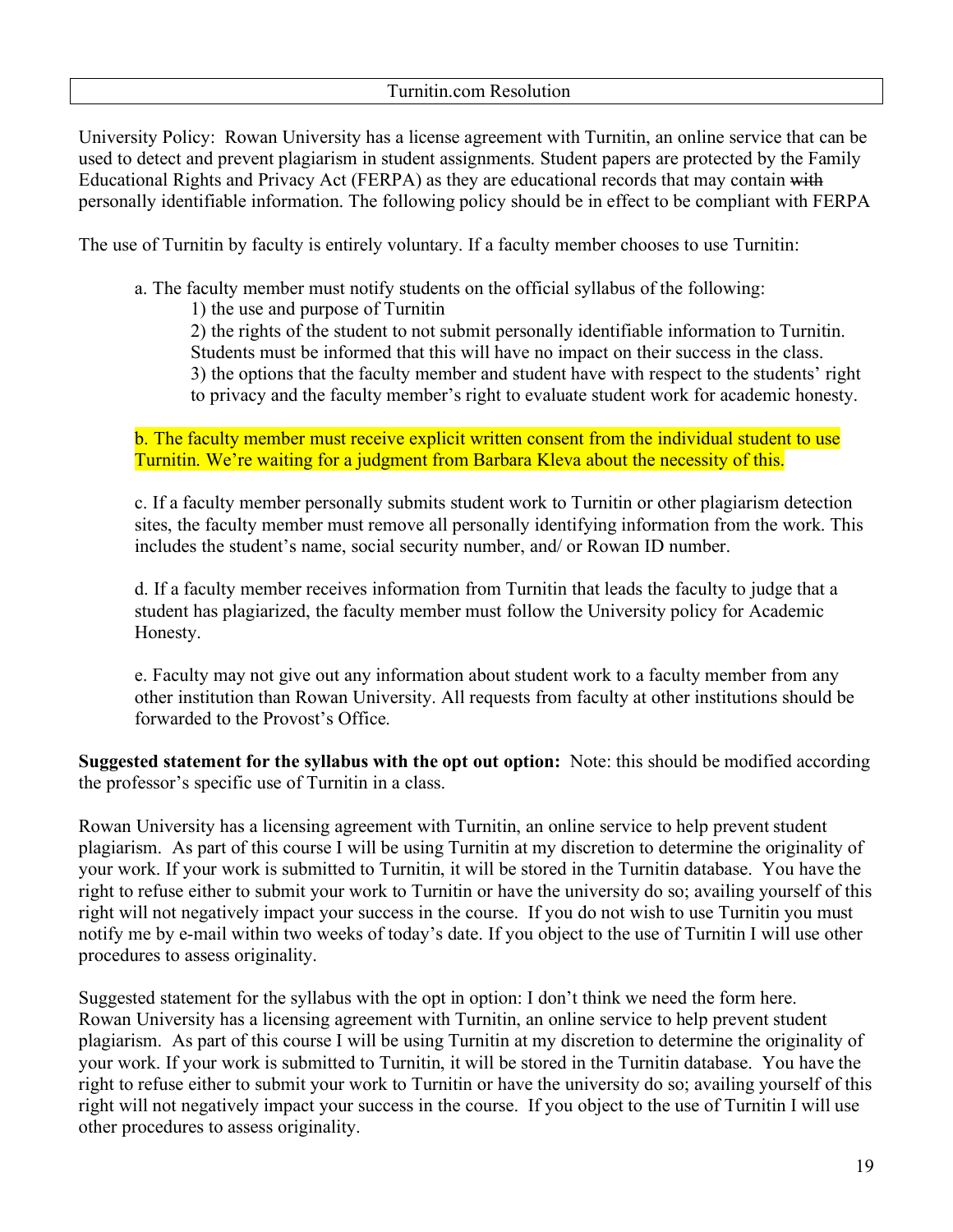**Whereas:** The Delaware River Port Authority is evaluating various routes for extending commuter rail into Gloucester County,

**Whereas**: One of the three corridors being considered is the Conrail railroad tracks which pass through Rowan campus (known in the study as NJ-3),

**Whereas**: Compared to the other routes under consideration, NJ-3 will provide substantially more benefits including: significantly better pedestrian accessibility to Gloucester County's population; walkable access to many more Gloucester County institutions and businesses; potential revitalizion of the historic towns through which it passes; and many environmental and sustainable benefits while lessoning traffic on Gloucester County roads,

**Whereas**: NJ-3 will best provide Rowan University students, staff and faculty a safe, convenient and environmentally beneficial alternative for transportation in the region and to Philadelphia,

**Be it resolved that**: The Rowan University Senate strongly supports the selection of NJ-3 as the preferred corridor and recommends that the University administration make a similar endorsement as well as actively engage in promoting the benefits of selecting the NJ-3 route.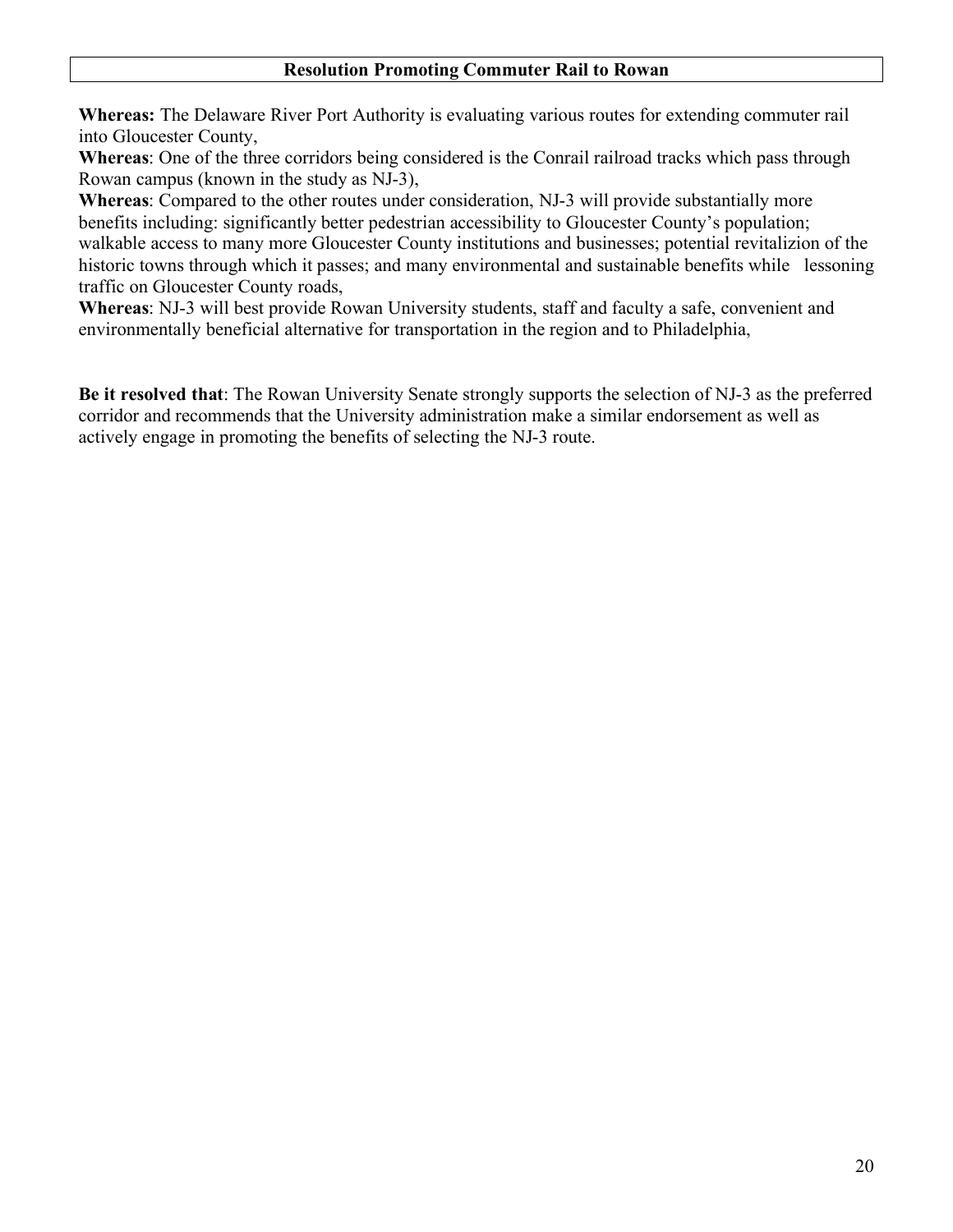### **Resolution to Add Professor's Signature to "Prerequisite Waiver" Form** Draft of February 19, 2008

**WHEREAS**, the Prerequisite Waiver form currently only requires the signature of the department chair;

**WHEREAS**, instructors have an understanding of the role of prerequisites to their courses and have to deal with the consequences of prerequisite waivers;

**AND WHEREAS**, faculty should be equal participants in deciding when prerequisites should be waived;

**BE IT RESOLVED**, the "Prerequisite Waiver" form shall now require two signatures—the instructor of the course and the chair of the department where that course resides—using the wording in the version below.